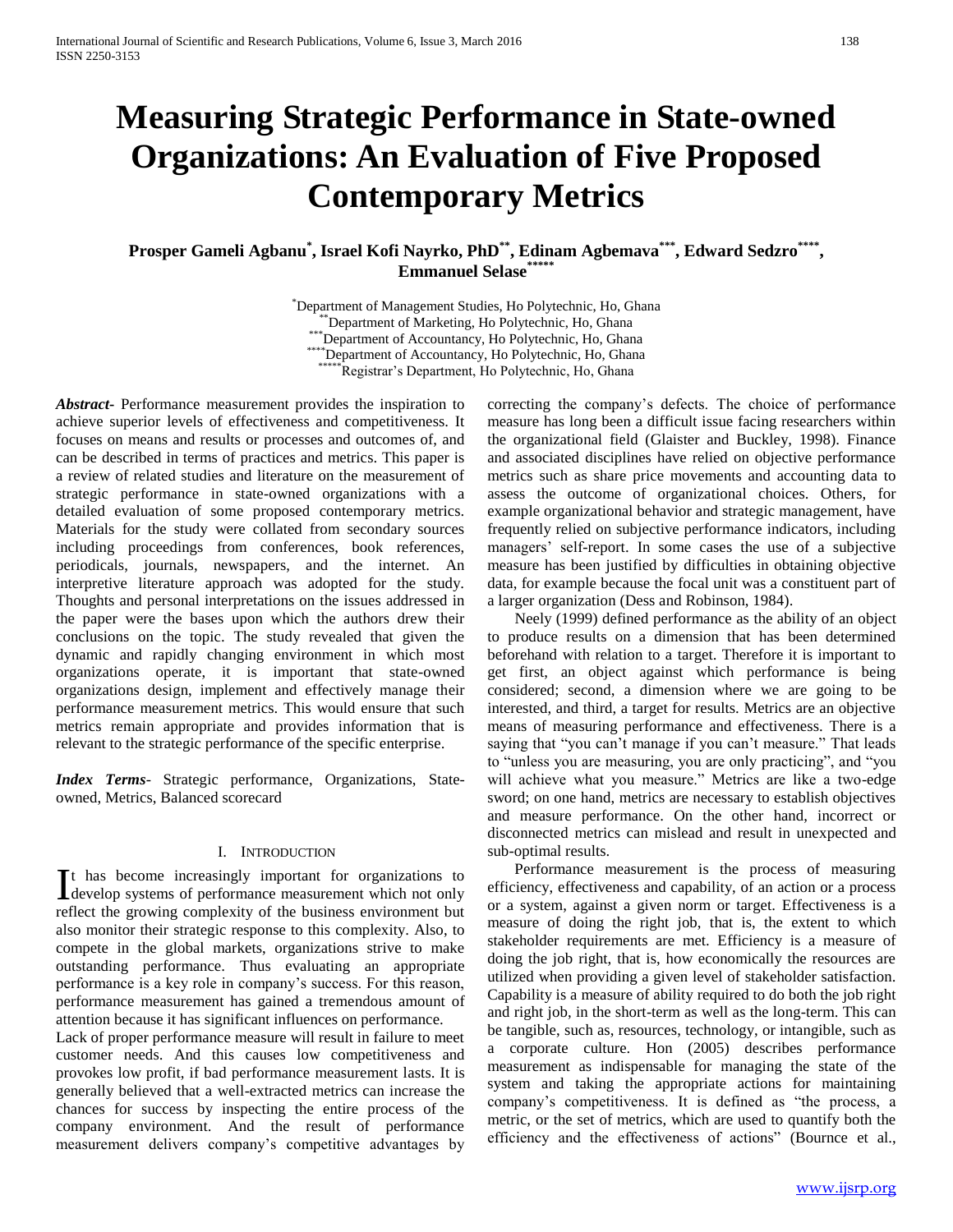2003). Performance measurement is the ongoing monitoring and reporting of program accomplishments, particularly progress towards pre-established goals. It is typically conducted by program or agency management. Performance measures may address the type or level of program activities conducted (process), the direct products and services delivered by a program (outputs), and/or the results of those products and services (outcomes).

#### **1.1 Objectives of the Study**

 The purpose of this paper is to project the idea that all stateowned organizations, especially in Ghana, have performance measurement systems to support their own planning and evaluation activities. This would help addresses appropriate linkages, reduce waste in public organizations, and eliminate duplication of effort via teamwork and collaboration.

#### II. THEORETICAL FRAMEWORK

 Brown and Delvin (1997) define a performance measurement system as a complete set of performance measures and indicators derived in a consistent manner according to a forward set of rules or guidelines. It is a means to monitoring and maintaining organizational control, i.e. the process of ensuring that an organization pursues strategies that lead to the achievement of overall goals and objectives (Nanni et al., 1990). Performance measures can be used to force an organization to focus on the right issues. Performance measures quantitatively tell us something important about our products, services and the processes that produce them. They are a tool to help us understand, manage, and improve what our organizations do. Effective performance measures can let us know: how well we are doing; if we are meeting our goals; if our customers are satisfied; and if and where improvements are necessary.

 The characteristics of effective and efficient performance measures are described in (Parmenter, 2010; 2004; Neely et al., 1995, 1997). These are summarized as follows: aligns daily activities to strategic objectives; have a balance between critical measures and have a limited number of performance measures; be easily accessible; have a clear purpose and a target for each performance measure and a timeframe for targets; guard against sub-optimal; developed by users; consider improvement in performance; combine leading and lagging indicators; and motivate employees. Neely et al. (1997), based on prior research, state that measures of performance should: be simple to understand and clearly defined; be visible to all; be derived from strategy and relate to specific, achievable goals; provide timely and accurate feedback; be quantitative (and the organization should be able to influence these numbers).

 Organizational performance is a broad term that covers both economic and functional aspects. According to Bourne et al. (2003) Performance Measurement Systems (PMSs) should include (i) both financial and non-financial measures, (ii) both internal and external measures and (iii) both measures which quantify what has been achieved as well as measures which are used to help predict the future. Key elements of a PMS are: a set of procedures for collecting and processing data; timetables and protocols for distributing information about performance to users within and outside the organization; an organizational learning

mechanism to identify what actions can be taken further to improve performance; a review process to update the PMS regularly; and reward system.

 Sinclair and Zairi (1995) provided a list of seven dimensions to emphasize the importance and need for performance measurements. Performance measurement: enhances improvement; can ensure that managers adopt a long-term perspective; makes communication more precise; helps an organization to allocate its resources to the most attractive improvement activities; is central to the operation of an effective and efficient planning, control or evaluation system; can affect the motivation of individuals and encourage right organization behavior; and can support management initiatives and manage change.

 Generally, the function of performance measurement can be categorized into the following four aspects (Neely, 1998): *Checking position*: Establishment of current status and monitoring of progress over time and against benchmarks; *Communicating position:* Communicate with shareholders, customers, or employees by releasing annual reports, etc.; *Confirm priorities:* Performance data provide insights into what is important to a business, thus exposing shortfalls that allow organizations to identify priorities; and *Compel progress:* The measures can help organizations focus on specific issues and encourage people to search for ways to improve performance. The measures communicate the priorities and can form the basis for reward. Therefore, the role of performance measures is to control processes and to enforce continuous performance improvement by quality improvement teams. That is, measures should supply information about how well processes and people perform, the goal of which is to motivate better future performance. They provide us with the information necessary to make intelligent decisions about what we do.

 According to Propper and Wilson (2003), among the rationales ascribe to performance measurement in the U. K. public sector are: As a mechanism designed to improve the performance of individual units such as hospitals, schools or local authority departments with the best performing units often held up as examples for others to follow. Also, as a device aimed at improving the performance of the whole system of the organization, for example education and social care. Here, auditors and inspection agencies disseminate information as a way of signaling 'best practices' within a particular organization. In addition, performance metrics as attempts to foster 'pseudocompetition', for example when providers of healthcare provide performance information in a way designed to influence purchaser's decision or in the U. K. care homes sector. Moreover, the metrics serve as ways of upholding accountability, especially of local agencies to their clienteles or customers. Here, performance measurement has taken the form of publicly available information such as 'league tables', which are often used to highlight organizations that perform poorly. The notion of public choice on which such systems are based has come under scrutiny. This way of using performance information has also been employed to ensure accountability to higher 'central' bodies. Finally, the measures are internal management control or performance management device (Curley, 1951). Here, performance information may not be made public, is used instead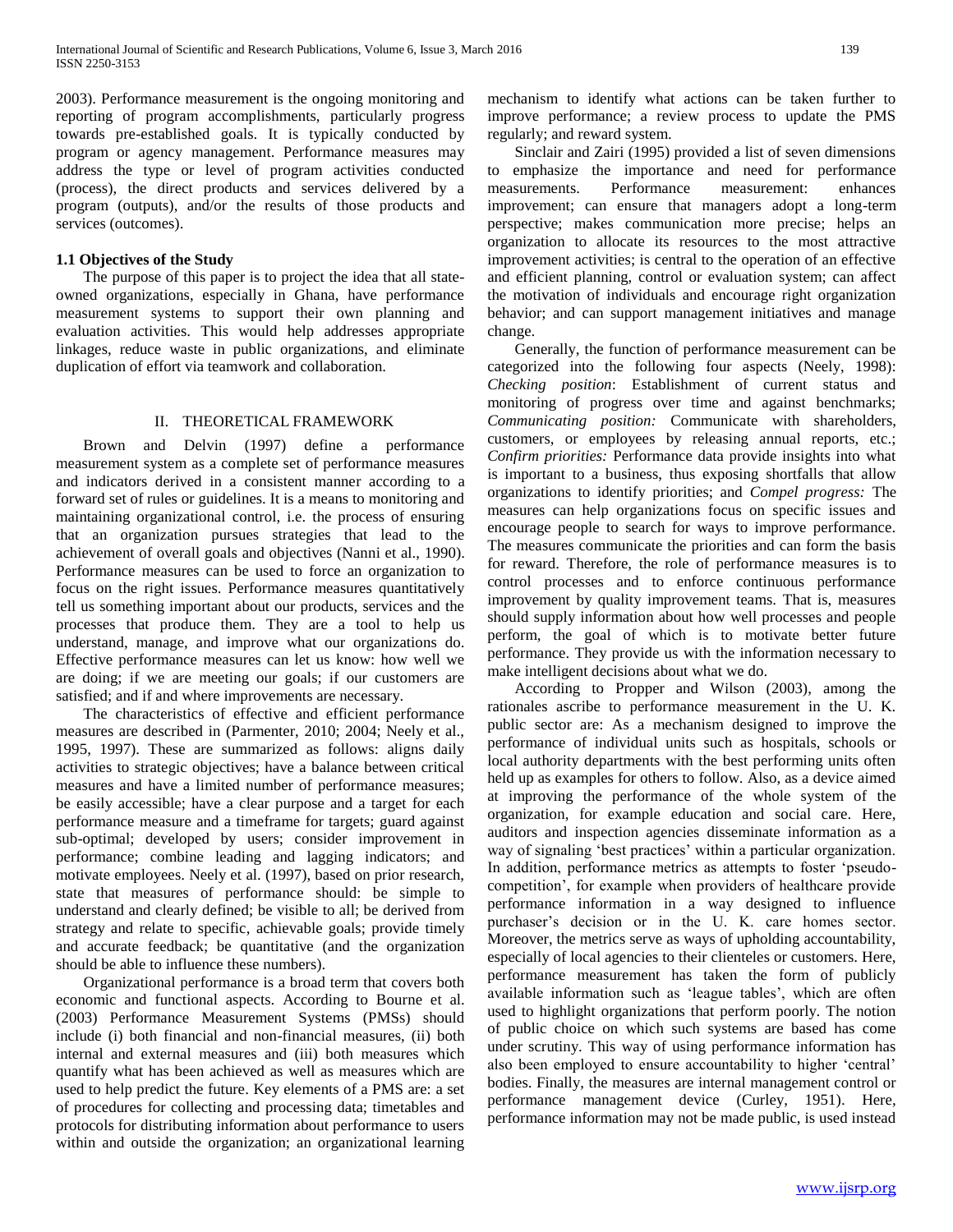to assist local managers in monitoring the success of objectives and to inform resource allocation decisions.

 A performance measure is composed of a number and a unit of measure. The number gives us a magnitude (how much) and the unit gives the number a meaning (what). Performance measures are always tied to a goal or an objective (the target). Performance measures can be represented by single-dimensional units like hours, meters, nanoseconds, dollars, number of reports, number of errors, number of employees trained, length of time to design hardware, etc. They can show the variation in a process or deviation from design specifications. Single-dimensional units of measure usually represent very basic and fundamental measures of some process or product. More often, multidimensional units of measure are used. These measures are expressed as ratios of two or more fundamental units. They may be units such as miles per gallon (a performance measure of fuel economy), number of accidents per million hours worked (a performance measure or the companies safety program), or number of on-time vendor deliveries per total number of vendor deliveries. Performance measures expressed this way almost always convey more information than the single-dimensional or single unit performance measures. Ideally, performance measures should be expressed in units of measure that are the most meaningful to those who must use or make decisions based on those measures. Performance measures can determine the level of progress of the organization and determine the necessary action needed for improving the organization. From a management perspective, performance measurement has the role of providing feedback information, which is very useful for managers to monitor the progress of the company's performance as an initial step in the development of the company, to increase motivation and communication and to diagnose problems (Rolstands, 1995). Neely et al. (2000) recommends criteria for the design of performance measurement that are grouped into two categories, i.e., criteria that focus on design process and criteria that focus on output of the design process. Criteria that focus on the design process are described as follows: performance measures should be derived from the company's strategy; the purpose of each performance measure must be made explicit; data collection and methods of calculating the performance must be made clear; everyone (customers, employees and managers) should be involved in the selection of the measures; the performance measures that are selected should consider the nature of the organization; and the measurement process should be flexible in terms of dynamic condition. Desirable characteristics of the output process include: performance measures should enable/facilitate benchmarking; ratio-based performance measures are preferable to absolute numbers; performance criteria should be directly controlled by the evaluated organizational unit; objective performance criteria are preferable to subjective ones; non-financial measures should be adopted; performance measures should be simple and easy to use; performance measures should provide fast feedback; and performance measures should stimulate continuous improvement rather than simply monitor.

 According to Zairi (1994), the function of performance measurement is to generate information that will be useful for solving a wide variety of problems and which can be applied to certain situations. In its various forms, performance measurement represents the yardsticks which gauge how well people have done and in turn, which motivate them to achieve even higher targets (Zairi, 1994). Performance measurement provides the inspiration to achieve superior levels of effectiveness and competitiveness. It focuses on the means and results (ends) or processes and outcomes, and can be described in terms of practices and metrics (Zairi, 1994). Practices are characteristics which describe internal and external business behaviors which tend to lead to a performance gap. Practices could be related to the processes themselves, organizational structures, management systems, human factors, and strategic approaches. Performance measurement can also be described as an important aid for making judgments and decisions. Performance measurement can help managers to answer five strategically important questions: 1) where have we been? 2) where are we now? 3) where do we want to go? 4) how are we going to get there? and 5) how will we know that we got there? (Lebas, 1995).

 Performance measurement provides the basis for an organization to assess how well it is progressing towards its predetermined objectives, to identify areas of strengths and weaknesses, and to decide on future initiatives, aiming to improve organizational performance (Amaratunga and Baldry, 2002). According to literature, performance measurement has been developed in two phases (Tangen, 2004, Lavy et al., 2010). In the first phase, which continued until the 1980s, performance measurement primarily focused on financial criteria. Since the late 1980s, the second phase revealed that the traditional performance measures had severe limitations including the fact that it encouraged short-term thinking, lacked strategic focus and had insufficient local optimization. The introduction of new performance measures such as shareholder value, economic profit, customer satisfaction, internal operations performance, intellectual capital and intangible assets (Neely et al., 2000) reflected a more holistic and integrated approach by taking into account the benefits as well.

 Today, the perceived limitations of traditional accountingbased measures are numerous and well-known: 1) too historical and "backward-looking", 2) lack of predictive ability to explain future performance, 3) reward short-term or incorrect behavior, 4) lack of actionability, 5) lack of timely signals, 6) too aggregated and summarized to guide managerial action, 7) reflect functions instead of cross-functional processes, and 8) give inadequate guidance to evaluate intangible assets (Ittner and Larcker 1998). Even so, non-financial measures are also problematic. The relation between improvement in non-financial measures and profits is unclear. Moreover, as with all measurement systems, dysfunctional behavior can be observed in employees that use "gaming" to optimize individual performance (Fisher 1992). Neely et al. (1995) summarized the main changes from traditional performance measurement systems towards modern innovative performance measurement systems concluding that performance measurement has changed from simply focusing on the effectiveness and efficiency of an organization to establish a wider set of criteria.

 In attempting to establish a clear link between performance and strategy it is vital that management ensures that the performance measures target areas within the business where success is a critical factor. The performance measures chosen should: measure the effectiveness of all processes including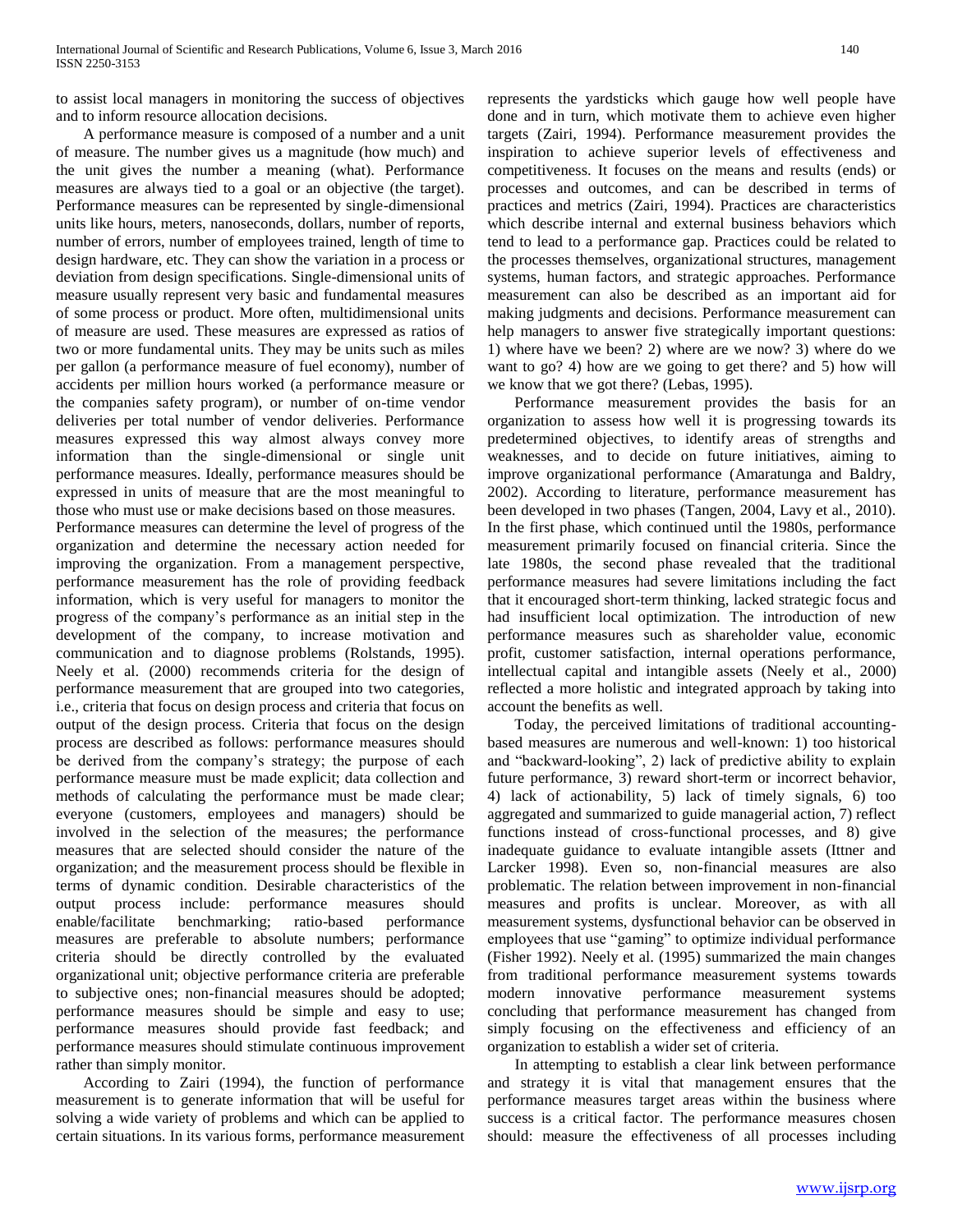products and/or services that have reached the final customer; measure efficiency in terms of resource utilization within the organization; comprise an appropriate mix of both quantitative and qualitative methods; comprise an appropriate focus on both the long-term and short-term; and be flexible and adaptable to an ever-changing business environment. Kaplan and Norton (1996) identified four barriers to implementation of performance measurement systems. These were identified through individual cases but quantifiable supporting evidence was provided from a survey of managers attending the Business Intelligence conference in London. These barriers are: *Vision and strategy not actionable*: This occurs when the senior management team has failed to achieve consensus as to how the vision should be achieved. This leads to different groups pursuing different agendas and effort is neither coherent nor linked to strategy in an integrated way. *Strategy is not linked to department, team and individual goals*: When this happens, then those concerned continue to follow the old traditional performance criteria and thwart the introduction of the new strategy. This can be exacerbated by an unaligned incentive system. *Strategy is not linked to resource allocation*: This often occurs when the strategic planning process and annual budgeting process are separated and may result in funding and capital allocations becoming unrelated to strategic priorities: and *Feedback is tactical and not strategic:* This occurs when feedback concentrates solely on short-term results (such as the financial measures) and little time is reserved for the review of indicators of strategy implementation and success.

 Eccles (1991) argues that, from his experience of working with organizations implementing performance measurement systems there are three important factors for the successful updating of a performance measurement system: 1) developing information architecture with supporting technology; 2) aligning incentives with the new measurement system; and 3) the lead given by the CEO.

## **2.1 Why Measure Performance?**

According to the set of the set of the set of the set of the set of the set of the set of the set of the set of the set of the set of the set of the set of the set of the set of the set of the set of the set of the set of

[http://www.orau.gov/pbm/documents/overview/whymeasure.htm](http://www.orau.gov/pbm/documents/overview/whymeasure.html) [l](http://www.orau.gov/pbm/documents/overview/whymeasure.html) (retrieved on 12/2/2016), state agencies, businesses, and foreign governments are increasingly relying on performance measurement information to help chart progress in increasingly frugal times.

 Performance measurement involves determining what to measure, identifying data collection methods, and collecting the data. Evaluation involves assessing progress toward achieving performance expectations, usually to explain the causal relationships that exist between program activities and outcomes. Performance measurement and evaluation are components of performance- based management, the systematic application of information generated by performance plans, measurement, and evaluation to strategic planning and budget formulation.

 Performance measurement improves the management and delivery of products and services**.** A recent opinion poll in the USA asked a group of adults what they thought the Federal government's top priority should be. Almost half wanted emphasis put on better management. In a world of diminishing resources, improving management of programs and services is critical.

 *Performance measurement improves communications internally among employees, as well as externally between the organization and as customers and stakeholders.* The emphasis on measuring and improving performance (i.e., "results- oriented management") has created a new climate, affecting all government agencies, and most private sector and nonprofit institutions as well. A results-oriented organization requires timely and accurate information on programs and supporting services. Collecting and processing accurate information depends on the effective communication of mission- critical activities.

 *Performance measurement helps justify programs and their costs*. The public, and other national accountability agencies are increasingly taking a more "results-oriented" look at government programs, and the cost-effectiveness of program expenditures is increasingly being called into question. In an era of shrinking state budgets, demonstration of good performance and sustainable public impacts with positive results help justify programs and their costs.

 *Performance measurement demonstrates the accountability of stewardship of taxpayer resources*. State employees and contractors want their day-to-day activities to contribute to a better society. Performance measurement can show that we are addressing the needs of society by making progress toward national goals.

 It is important to note, however, that performance measurement cannot be undertaken in isolation. It is only one step in a continuous improvement process that includes assessment, strategic planning, program and budget formulation, performance measurement, and program evaluation.

## **2.2 How is Performance Measurement Used?**

 State organizations may use performance measurement for three basic purposes:

- 1. Providing measurable results so the state-owned organization can demonstrate progress towards goals and objectives. This is done by providing specific measurement results that aggregate to organization-wide measures.
- 2. Determining the effectiveness of the state-owned entity. State organization needs to determine how well it is meeting its mission, vision, and goals. Developing and using a system of performance measures enables you to identify areas needing attention and opportunities for improvement.
- 3. Characterizing the performance of a work process can support improvement of that process. Process improvement teams often analyze work processes by breaking them down into related project activities and tasks to improve quality, timeliness, and efficiency.

## III. MATERIALS AND METHOD

 The study is based on a review of relevant related data on performance measurement in state-owned organizations. Data for the study were therefore collated mainly from secondary sources including proceedings from conferences, book references, periodicals, journals, newspapers, and the internet. An interpretive literature approach was adopted for this study. The authors reviewed widely adequate literature on the subject, breaking into parts and examining the components of the topic for easy comprehension of the issues discussed. Thoughts and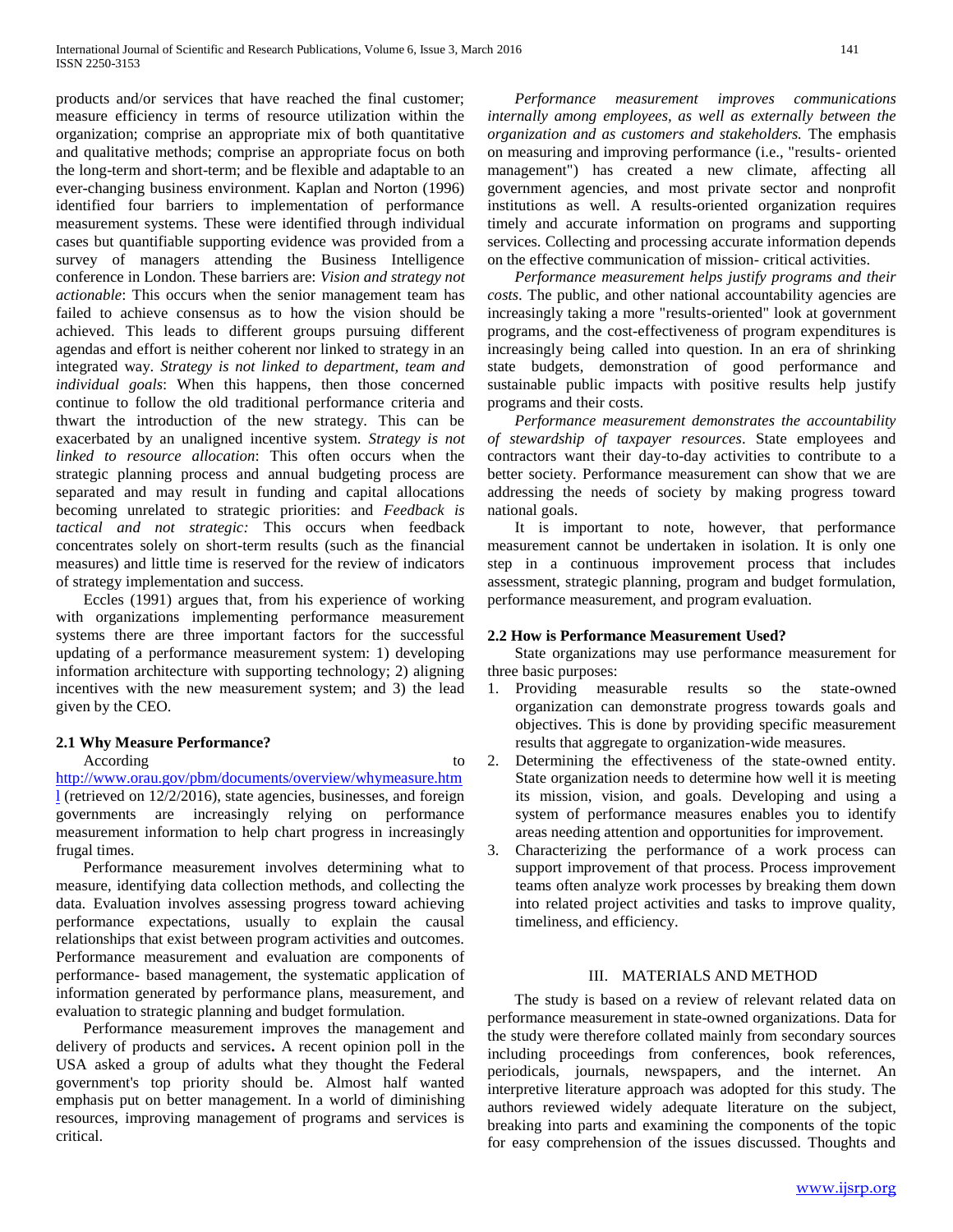personal interpretations of the issues addressed in the paper were the bases upon which the authors drew their conclusions on the topic.

#### IV. DISCUSSION

 Although quality management models are not designed for performance measurement, they act as tools of managing performance and are often used to help organizations to improve performance practice. These quality models are also selfassessment frameworks. Below is evaluation some of the models and metrics.

## **4.1 Balance Scorecard (BSC)**

 The BSC was developed by Kaplan and Norton (1992) as a performance measurement framework that added strategic nonfinancial performance measures to the traditional financial metrics to give managers and executives a more clear and holistic view of organizational performance. It has evolved from its early use as a simple performance measurement framework to a full strategic planning and management system. Within a decade, a majority of the Fortune 1000 companies were implementing or had already implemented the BSC (Kraaijenbrink, 2012). Today, thousands of private, public and not-for-profit organizations have implemented the BSC (Kaplan, 2010; Basuony, 2014). Martinsons et al., (1999) link the widespread adoption of the BSC to its multi-dimensional approach to performance measurement. The application of the BSC involves strategizing in the use of available resources such as manpower, finances and other resources to attain set goals. A very pertinent link to maximizing organization wealth is profitability. Profit-making is essential because it is the measure of performance on production of goods or services and it is the means by which the future of the firm is assured and operational improvements are believed to cause improved financial results and increased shareholders wealth in the long-run.

 The underpinning conception of BSC is, "if you cannot measure it, you cannot understand it" (Kaplan, 2010). Kaplan and Norton (1992) developed this conception based on multicompany research findings done in 1991 by the Nolan Norton Institute. The findings indicated that, despite intangible assets playing an increasingly central role in value creation, firms were not measuring nor integrating intangible assets in their management systems. Thus, the original and core objective of the BSC was to measure and integrate intangible assets into a firm's performance measurement (Kaplan and Norton, 1992, 2004; Kaplan, 2010). However, since the concept of BSC is evolving, differences in its interpretation and practice have emerged. Depending on interpretation and practice, many organizations have implemented the BSC to support a wide range of strategic organizational objectives. Some firms use the BSC as a strategic management tool to support decision-making at the strategic management level (Martinsons et al., 1999; Murby and Gould, 2005), to improve management of intellectual capital (Bose and Thomas, 2007), to develop employee incentive system (Ciuzaite, 2008) and to manage (Shadbolt et al., 2003). However, a majority of firms use the BSC to measure the overall performance of an organization or to implement a strategy (Nzuve and Nyaega, 2011).

 The BSC enables companies to develop a more comprehensive view of their operations and to better match all operating and investment activities to short-term and long-term strategic objectives. The BSC approach provides a clear prescription as to what companies should measure in order to "balance" the implications in all the functional areas, arising out of the strategic intent. BSC is capable of enforcing the achievement of corporate strategies especially as there are causal relationship between the performance of the organization and the effective management of the dynamics of its four perspectives (Kaplan and Norton, 2001). When using the BSC to measure performance, firms focus on the four performance metrics or perspectives i.e. financial, customer, internal process, and learning and growth metrics (Kaplan and Norton, 2002). These are means by which each member of staff performing key functions are expected to measure their performances on the job especially their contribution to organizational goals of increasing wealth and profitability.

 According to Al-Najjar and Kalaf (2012), financial *measures* convey the economic consequences for the actions already taken by the organization, and focus on the profitability related measures on which the shareholders verify the profitability of their investment. According to Kaplan and Norton (1992) the three core financial themes that can drive the business strategy are: *Revenue Growth:* deals with every action/activity that can increase the revenue base of an organization (Koutsoyaiannis, 1979). This theme focuses on how to increase the number of new products, develop new customer and how to change to a more profitable product (or service) mix. *Cost Reduction:* focuses on how to reduce product/service cost per unit and how to reduce selling/general administration cost. *Asset Utilization:* this theme measures financial performance such as: return on investment and economic value added.

 Kairu et al. (2013) noted *customer perspective* captures the ability of the organization to provide quality goods and services, the effectiveness of their delivery, and overall customer service and satisfaction. This will result from price, quality, availability, selection, functionality, service, partnerships and brand value propositions, which will lead to increased customer acquisition and retention (Gekonge, 2005). The core objectives of this perspective are: *Increasing the Market Share:* the theme is focused on all activities that the organization can employ to improve its share of the market. This may be through advertisement, sales, promotions, low-prize of products and services; *Increasing Customer Retention:* the focus is to ensure that existing customers continue to patronize the organization. Strategic measures that can be taken include; improving customer-organizational relationship, responding to customers' complaints/suggestions, offering after-sale services to customers; *Increasing Customer Acquisition:* the focus here is to increase total sales to new customers. Strategic measures to be taken include giving out free samples to new market segments, penetration of new market segments and introduction of new products and/or improving on existing old products; and *Increasing Customer Satisfaction:* The focus here is on customer-survey satisfaction ratings. Strategic measures that can be taken include administering of questionnaires to customers, monitoring number of repeated patronage by old customers, etc.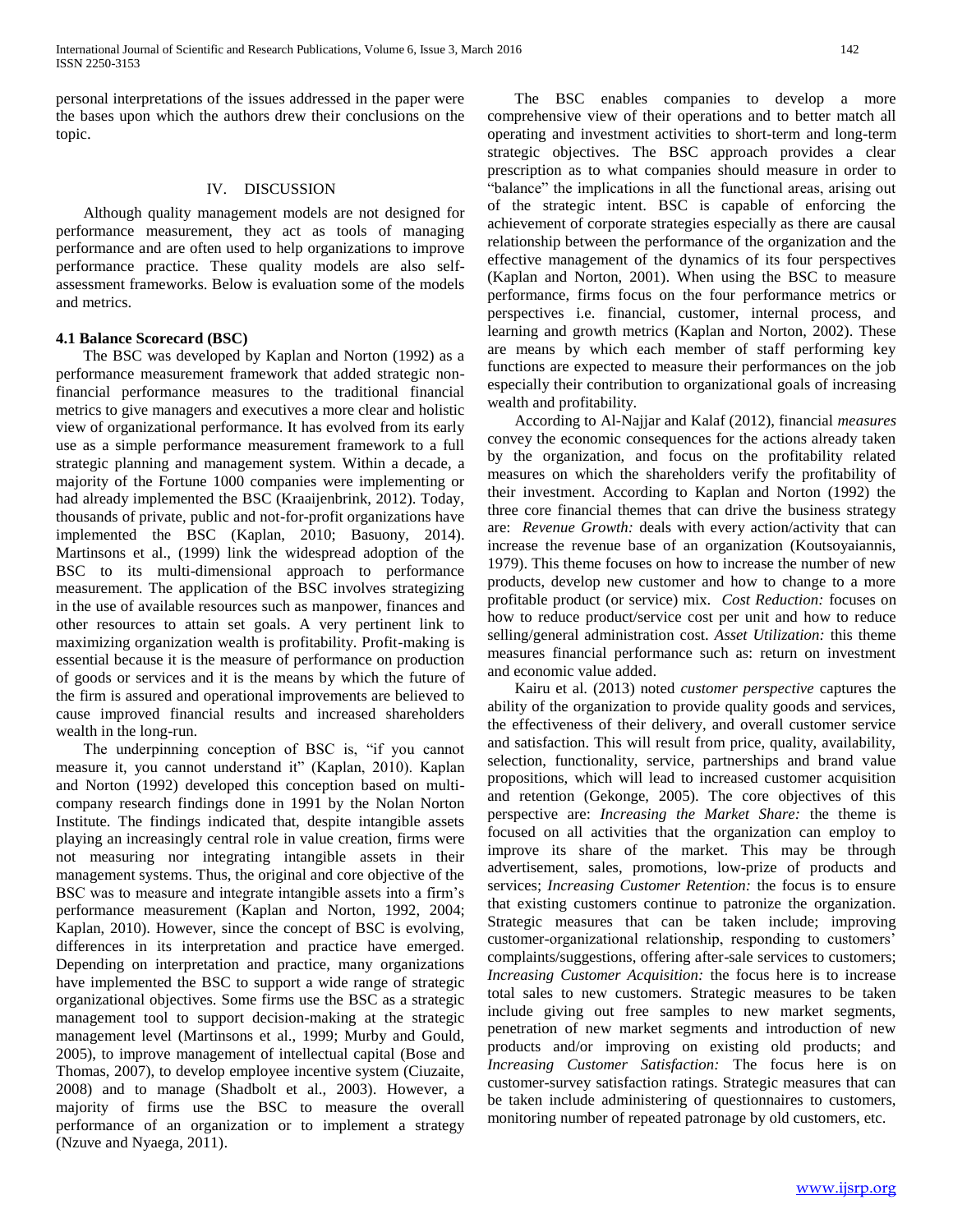The *internal business process* perspective, according to Gekonge (2005), "focuses on the internal business results that lead to financial success and satisfied customers". Kaplan and Norton (1992) also identified three process value-chains on who to apply the internal process perspectives. These are: *Innovation Process:*  here, the managers research the needs of customers and then create the product or service that best meet those needs; *Operations Process:* This process represents the short-wave of value creation. It is concerned with producing and delivering existing products and services to customers; and *Post-Sales Service Process:* It represents the final item in the process value chain for the operations process perspective. It focuses on how responsive the organization is to the customer after the product or service has been delivered. After sale services include warrantee and repair activities, treatment of defect and returns, administration of customer payments and resolution of customer problems/complaints.

 Finally, the *learning and growth* perspective looks at how an employee of an organization learns and grows in his/her career to improve the performance of the organization. According to Kairu et al. (2013) "the learning and growth perspective examines the ability of employees (skills, talents, knowledge and training), the quality of information systems (systems, databases and networks) and the effects of organizational alignment (culture, leadership, alignment and teamwork), in supporting the accomplishment of organizational objectives". Kaplan and Norton (1992) identified two major enabling factors for this perspective to be actualized: *Increasing Employee's Capabilities:* the focus is to ensure that every employee is able to deliver a service that would put the company in the best advantageous position. Strategic measure that can be taken to achieve this include: constant training of staff to master existing ways of doing the job as well as adopting new ways and making staff attend internal and external workshops and seminars on new trends relating to the job and industry; and *Increase Motivation, Empowerment and Alignment:* The focus here is to take individual goals into consideration when formulating organizational goals to bring these in alignment. Strategic measures that can be taken include: training existing staff to acquire new knowledge of the job rather than replace them with new staff and welcoming individual suggestions on ways to improve existing products/processes or developing newer and better ones.

 By measuring the four metrics, the BSC assists firms to track all the important aspects of a firm's strategy as well as achieve continuous improvement of partnership and teamwork. The performance model retained financial metrics as the ultimate measure of a firm's performance. The BSC as a management system is designed to link and align the company with its strategy at all levels. After the BSC is formulated at the corporate level of the company, it is cascaded downward to strategic business units and support departments (Niven, 2006). These units develop scorecards to implement the strategy communicated by the corporate scorecard. Full implementation of the BSC model requires cascading down to the individual level. This provides for each person having a perspective on his or her role in strategy implementation. For each measure in the personal scorecard, strategy implementation goals are set. Incentives such as stock options and merit pay increases are linked to their performance in implementing strategy.

Measurements are used throughout the organization to implement strategy and achieve synergies. Cascading corporate BSC to the innovative function and the R&D department aims to achieve integration of technology planning with business strategy (Bremser and Barsky, 2004; Kaplan and Norton, 2001). In practice, companies use the BSC approach to accomplish four critical management processes: clarify and translate vision and strategy; communicate and link strategic objectives and measures; plan, set targets, and align strategic initiatives; and enhance strategic feedback and learning.

 The BSC has been applied to almost all industry sectors and industry sizes, from manufacturing to service industries, from large to small organizations and from public to the private sector (Giannopoulos et al., 2013). The continued revision of the concept widened its application (Madsen and Stenheim, 2014). Bose and Thomas (2007) studied the application of the BSC in Fosters Brewing Group in Melbourne Victoria, now acquired by the SAB Miller Plc. Fosters Brewing Group was experiencing a decline in performance. The CEO decided to adopt the BSC as a strategic management tool to acquire and to improve intellectual capital, and to retain old markets while capturing new ones. Investing in intellectual capital would enhance innovation of products and features to improve and sustain the brewing firm's value and its competitive advantages. The application of the BSC reversed the declining performance by improving the market value of Fosters Brewing Group. However, implementation of the BSC had several challenges. It took a long time because the BSC's top-down structure placed a greater emphasis on senior management. The departure of some senior management staff stalled implementation. The changing nature of the business environment, including new competitors and changing customer tastes required several re-conceptualization of the BSC and multiple revisions of key indicators. The final limitation was the application of the BSC was for meta-change initiative, which requires high costs of maintenance and dedicated leadership, either of which could potentially stall the maintenance of the BSC.

 The main proponents of the BSC, Kaplan and Norton (1992; 2002) assert has beneficial values to implementing organizations. In the original conception of the BSC, the main benefits were to assist organizations to develop and implement effective business strategies (Kaplan and Norton, 1992). Madsen and Stenheim (2014) add that despite a large body of scholarship on the BSC criticizing or remaining skeptical about a clear-cut relationship between the BSC and business performance, the widespread practice of the BSC suggests its use has some beneficial values, whether perceived or real, to thousands of organizations that have implemented it. In fact, Rigby and Bilodeau (2013) argue the extremely first and successful spread of the BSC among thousands of organizations two decades after its inception is sufficient evidence that implementing organizations are either satisfied with the concept or at least find some aspects of the concept useful and beneficial to enhance performance.

 Madsen and Stenheim (2014) supported the position that the BSC has an overall positive effect on the performance of an organization but find that not all aspects of the model are beneficial. While some aspects or uses of the BSC assist to improve performance, others hamper performance. However, Madsen and Stenheim (2014) observe that the differential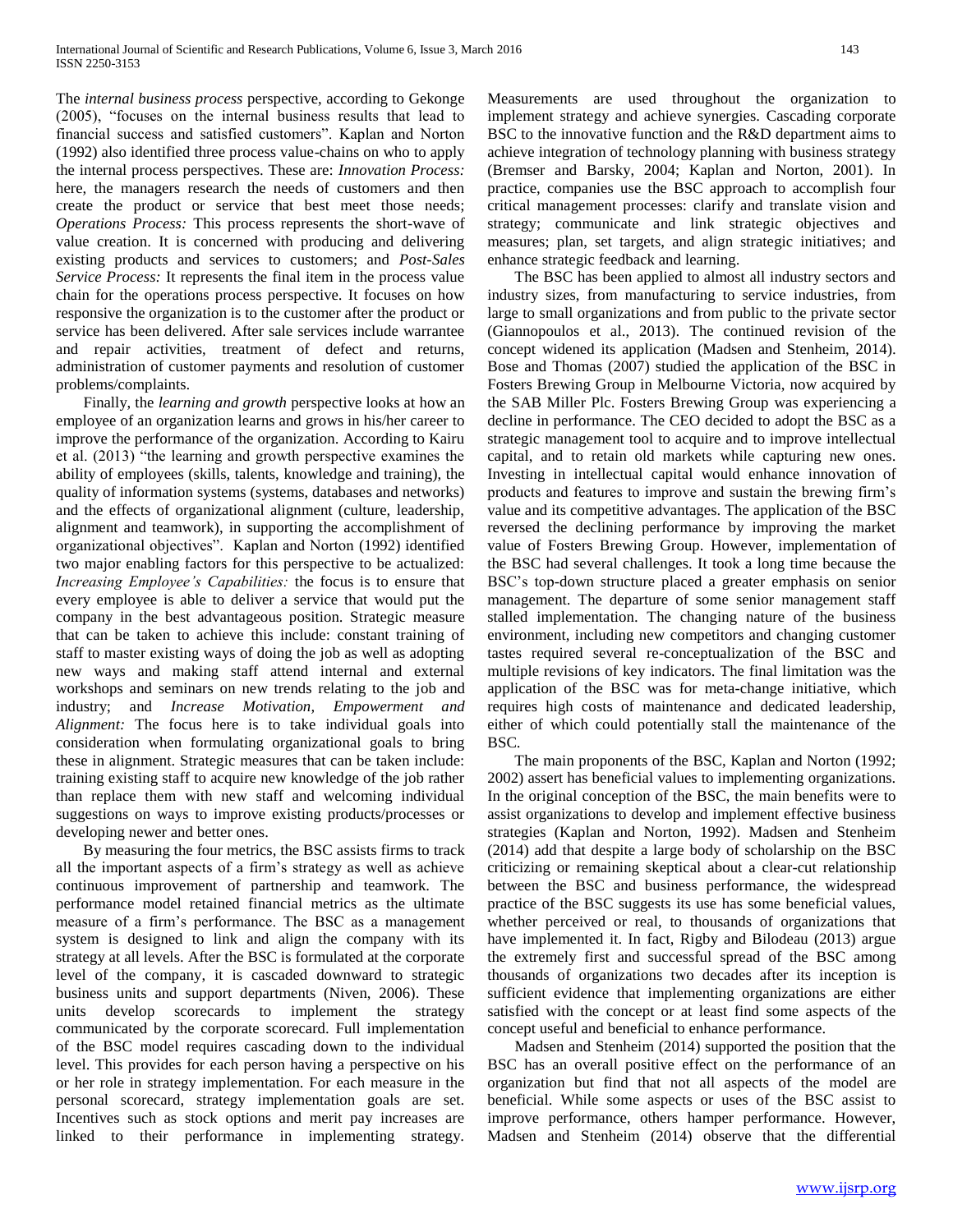outcomes of the BSC are because the concept is still developing. They argue that academics and practitioners should understand that the concept is still evolving and its interpretation and use varies across scholars and practitioners respectively. Because of the interpretive and practice variations, different organizations have implemented the framework to achieve different purposes especially to improve performance or to improve strategic management. As a result, the BSC has different benefits to organizations depending on the purpose of the implementation. The variations notwithstanding, Madsen and Stenheim (2014) find three common benefits of the BSC to management. First, the BSC assists managers to focus on strategy, structure and vision. Focus is important for management to understand and to guide strategy implementation. Second, the BSC integrates financial and non-financial-based metrics to assist managers to focus on the entire business process and ensure current business activities and events contribute to customer values and to the long-term firm strategy. Third, the BSC assist managers to monitor the execution of a strategy by mapping cause-and-effect linkages between employee activities and strategy implementation.

 Basuony (2014) also finds that BSC benefits organizations but the benefits lean towards large organizations. The main benefit is solving problems associated with organizational characteristics such as changes in organization structure, specialization and different hierarchical levels. The associated problems are communication, coordination and control. The BSC solves these problems through its five principles: translating strategy into operations; aligning organization to strategy; integrating strategy into employees' everyday tasks; making strategy a continuous process; and mobilize change through top leadership (Kaplan and Norton, 2002). Basuony (2014) observes aligning organization to the strategy assists in solving the problem of communication especially formal reporting and bureaucracy whereas making the organization strategy an everyday job solves the problem of communication and coordination. Further, as a control system, the BSC assists large organizations to achieve their strategies by enabling management to articulate, communicate, and monitor strategy implementation. While small firms have not had equal benefits, Shadbolt et al. (2003) find the BSC could assist them to reduce their high failure rates. According to Giannopoulos et al. (2013), the BSC has the potential to assist small organizations to connect internal factors to internal business process, and learning and growth perspectives, and external factors to customers and financial perspectives to enhance chances of success.

 Casey and Peck (2004) also support that the BSC benefits organization. It benefits organizations by providing managers with a deeper insight into business operations and into different ways to create value. In particular, strategy maps provide managers with a visual illustration of the inter-relationships between employee activities and strategy implementation. The process of developing strategy maps in itself provides the management with a deep insight into business operations and the potential areas to focus to create value. Thus, strategy maps are especially beneficial to organizations that use the BSC as a strategic management tool. The benefits come from strategy maps providing a common language and a common frame of reference, facilitating discussion, communication and visualization of the organization strategy and channels or activities required to achieve the strategy. Nazim (2015) adds that the BSC improves achievement of strategy since it transforms a strategy into tangible performance metrics, which managers can track, alter or speed up. It also enables managers to align strategy vertically, from strategic management to operational management as well as horizontally between employees to ensure operations activities promote and support strategy execution.

 Also, performance measurement is seen as fostering organizational learning, owing to its capacity to acquire, distribute, interpret and store knowledge. "The relationship between organizational learning and management control system is both recursive and two-way, with the two concepts inextricably interwoven" (Kloot 1997). Otley (1999) introduces a performance management framework that is designed to go beyond the measurement of performance and clearly represents the essence of the holistic view. The framework is basically grounded in a cybernetic approach where (i) stakeholder interests determine the organizational key objectives, (ii) strategies and plans are adopted, and the processes and activities required are identified, (iii) performance is measured and rewarded, and (iv) feedback is provided. However, the latter step gives precedence to the learning process that is enhanced by the opportunity to revise ineffective strategies and foster the emergence of new ones. In addition, in order to stimulate learning and contribute to strategy formulation, performance measurement systems focus attention on strategic priorities, create visibility within the organization to ensure coordination, inspire action and enhance communication considered essential to learning (Vitale and Mavrinac 1995).

 By providing and measuring information on critical uncertainties, top managers help focus organizational attention and efforts toward those uncertainties. The discussions, debates, action plans, ideas and tests throughout the organization foster learning that encourages the gradual emergence of new strategies and tactics. More than just being a diagnostic system, performance measurement also represents an interactive device (Simons, 1990). Further, performance measurement contributes to strategy formulation and implementation by revealing the links between goals, strategy, lag and lead indicators (Kaplan and Norton 1992, 1996) and subsequently communicates and operationalizes strategic priorities (Nanni et al. 1992). The role of performance measurement evolves from a simple component of the planning and control cycle to an independent process that assumes a monitoring function. This function entails measuring movement in a strategic direction instead of distance from a goal, which is different from the planning and control cycle (Nanni et al. 1992).

 Despite its widespread adoption, the outcomes of implementing the BSC have varied from successful to no tangible results to outright unsuccessful (Casey and Peck, 2004; Parmenter, 2012). A growing body of scholarship thus finds limitations in the BSC, particularly in its concept (Neely et al., 2004; Kraaijenbrink, 2012; Parmenter, 2012), application (Basuony, 2014), and practice (Antonsen, 2010, Hoque, 2014). The same body of scholarship contends these limitations could either undermine the effectiveness of the BSC or cause firms to abandon it altogether for better performance measurement alternatives.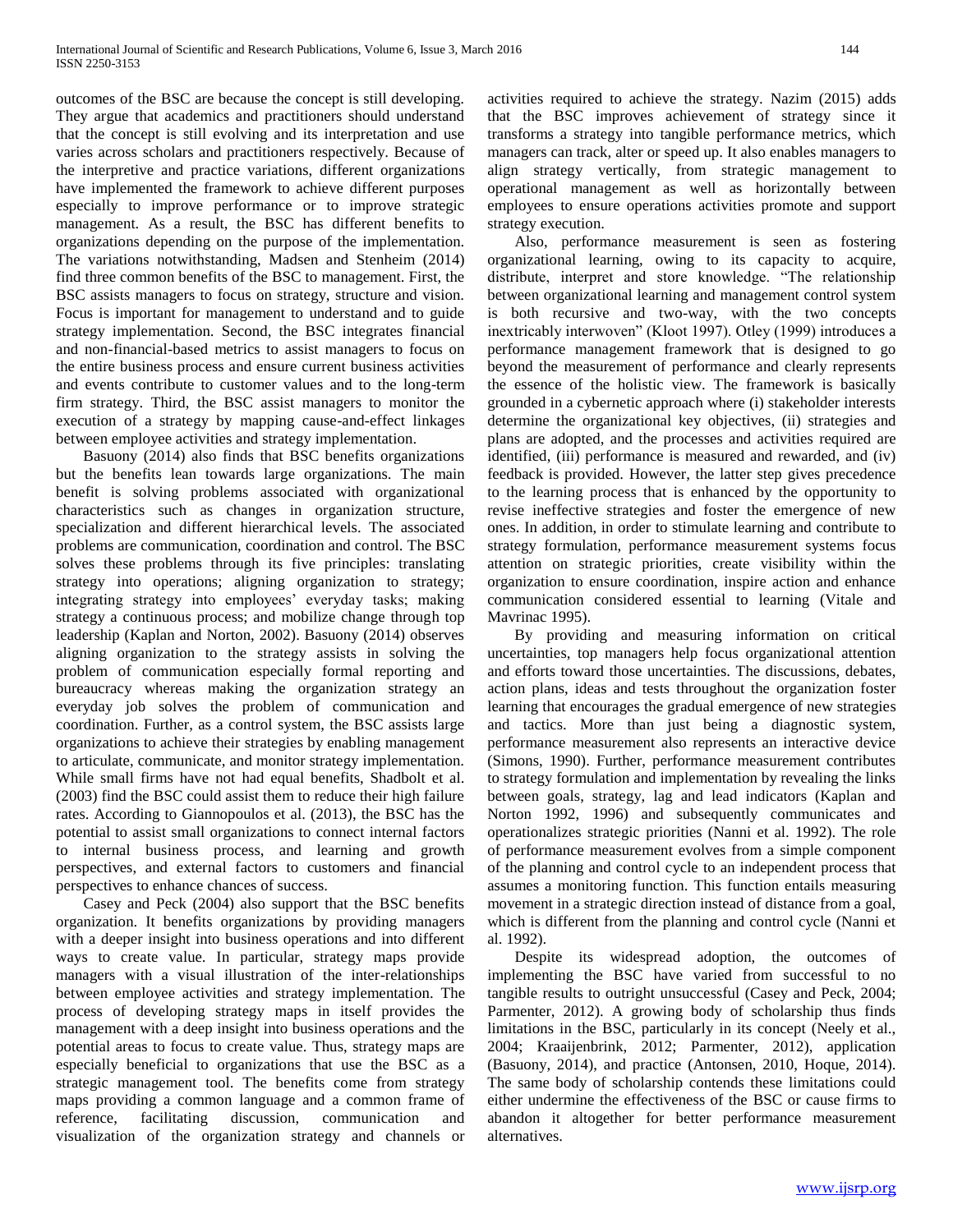Also, many researchers have divergent opinions to the benefit or otherwise of BSC in strategy implementation performance framework. According to Nooreklit (2000), a number of concerns is also being raised as to whether such scorecards can effectively enable strategy implementation alone or whether there is a need for them to be supported by other management tools such as budgets and forecasts, measures of economic value added, and focused incentives and reward systems. Some pro-researchers about the balanced scorecard explained that the BSC provides a framework for managing the implementation of strategy while also allowing the strategy itself to evolve in response to changes in the company's competitive market and technological environments (Kaplan and Norton, 1996).

 The re-conceptualization of the BSC was a challenge since the four categories were cross-referencing instead of a one-way linear relationship as perceived by the BSC. The other limitation was the exclusion of suppliers and other key stakeholders especially the government and the environment that were key to the success of the project. Shadbolt et al. (2003) studied the application of the BSC to small-scale organizations as a strategic management tool. The study aimed to examine the applicability of the BSC and its impact on improving the success of smallscale organizations. The study finds the application of the BSC assists small-scale organizations to avoid failure and to improve performance by linking external factors to learning and growth perspective, and internal processes to the financial perspective. However, when applying the BSC to a small-scale family-owned farm business, two limitations emerged. The customer perspective was inadequate since farm business puts equal emphasis on the customer and supplier. The customer perspective required re-naming to supply chain perspective. The second limitation was deciding which perspective was more appropriate to address family expectations such as time-off, holidays and children education, which are part of business expenses since the family is both owner and employee. To accommodate family expectations, the financial perspective required expansion to include shareholder (family) interests and renaming financial/shareholder perspective.

 Despite the limitations identified by some researchers, BSC is good when adopted by organizations as it incorporated both the financial and non financial variables in measuring performance at any given time. State-owned organizations are advised to adopt the BSC Model as a strategic performance measurement tool as it has maximum benefits. Companies that have adopted this model in performance measurement have started to enjoy its benefits.

## **4.2 Performance Pyramid**

 The Performance Pyramid, also known as the Strategic Measurement Analysis and Reporting Technique (SMART) system, was one of the first PMSs proposed by (Lynch and Cross, 1991). The system is designed with the intent of creating a management control system of performance metrics that can assist in defining and sustaining organizational success. The model represents an acknowledgement by the writers that traditional performance measurement systems were falling short of meeting the needs of managers in a much changing business environment. The pyramid system is an interrelated system of different variables, which are controlled at different organizational level. It contains four levels of objectives that affect the organization's external effectiveness and simultaneously its internal efficiency. The framework employs a hierarchical view of business performance measurement, in the sense that it is modeled as a pyramid with four hierarchical levels of objectives and measures, as in Figure 1 below. Strategic objectives flow down through the organization, with a reverse flow of information upwards. The Performance Pyramid establishes a clear relationship between goal setting and measurement as well as between business strategies and implementation. It also identifies measurements at the team level, where work teams focus on quality measures, whereas leadership teams focus on process or strategy (Lynch and Cross, 1991).



 Lynch and Cross (1991) use a pyramid-shaped "map" for understanding and defining the relevant objectives and measures for each level of the business organization. Lynch and Cross suggest a number of measures that go far beyond traditional financial measures such as profitability, cash flow and return on capital employed. The measures that they propose relate to business operating systems, and they address the driving forces that guide the strategic objectives of the organization. Lynch and Cross propose that customer satisfaction, flexibility and productivity are the driving forces upon which company objectives are based. They suggest that the status of these driving forces can be monitored by various indicators which can be derived from lower level (departmental) measures of waste, delivery, quality and cycle time. The performance pyramid derives from the idea that an organization operates at different levels each of which has a different focus. The four levels of the pyramid embody the corporate vision, accountability of the business units, competitive dimension for business operating system, and specific operational criteria. However, it is vital that these different levels support each other. Thus the pyramid links the business strategy with day-to-day operations.

 In proposing the use of the performance pyramid, Lynch and Cross suggest measuring performance across nine dimensions/objectives i.e. market and financial for business units; customer satisfaction, flexibility and productivity for business operation; and product quality, delivery, cycle time and waste for department and work centers. These are mapped onto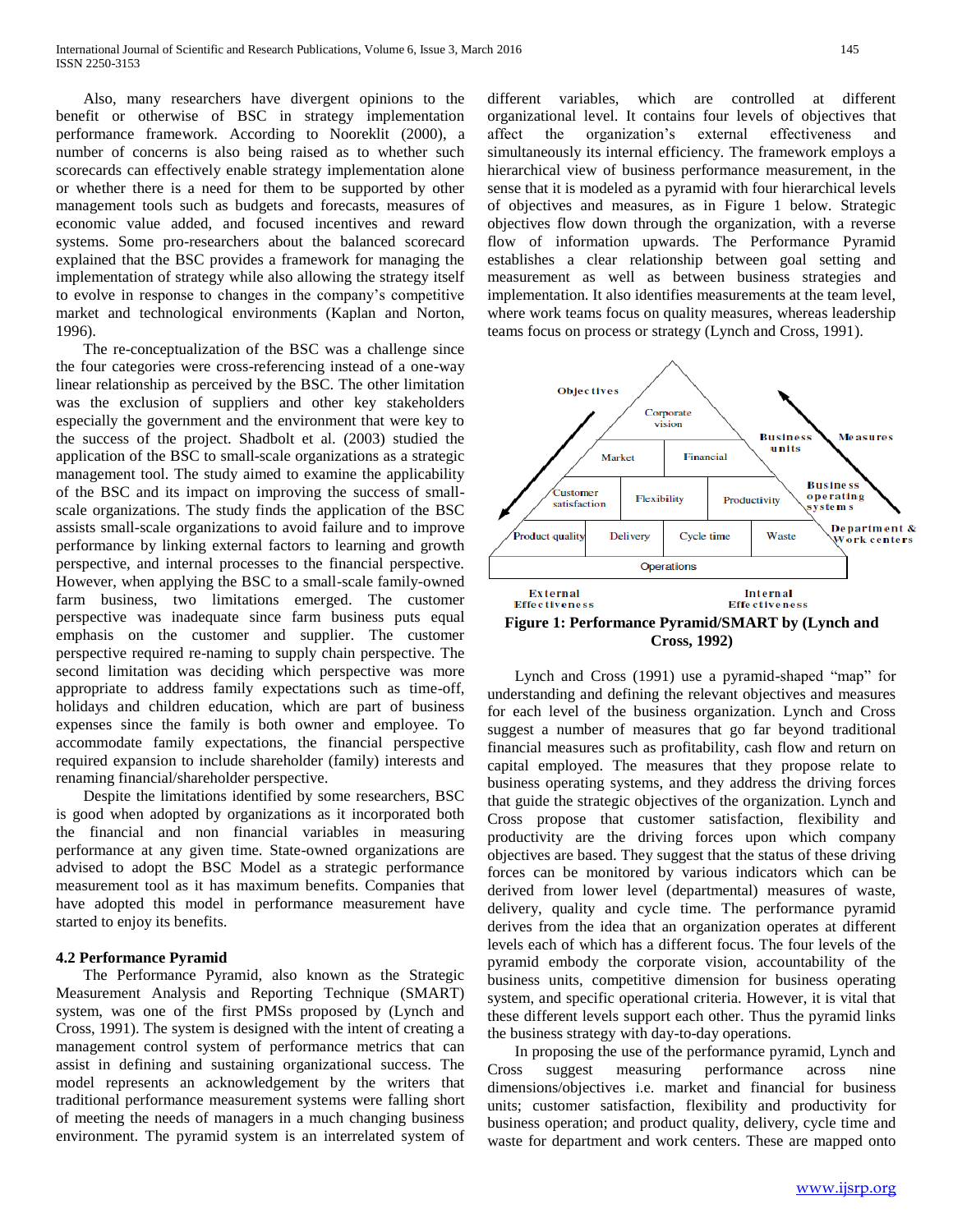the pyramid (*Fig. 1* above) i.e. from corporate vision to individual objectives. Within the pyramid the corporate vision is articulated by those responsible for the strategic direction of the organization. These objectives can be achieved through measures at various levels in the organization. These measures are seen to interact with each other both horizontally at each level, and vertically across the levels in the organization.

 The performance pyramid system is built on four levels, integrating the links between the corporate strategy, strategic business units and operations. It focuses on the linkage of organization's strategy with its operations within the four levels, which seem to fit into each other in the achievement of objectives. According to Laitinen (2002) and Stefan (2004), the purpose of the pyramid is "to link an organization strategy to its operation by translating objectives from the top-down (based on customer priority) and measures from bottom-up". According to Laitinen, "the development of the firm's performance pyramid starts with the definition of an overall corporate vision (the highest or first level of objectives), which is then translated into individual business unit objective at the second level".

 The second level is concerning the setting of short-term *financial* targets like cash flow and profitability and long-term goals for growth as well as *market* position. At this level of the objectives, key market and financial measures, are identified as ways of monitoring performance in achieving the vision. In order to attain these market and financial objectives, the driving forces or key measures of customer satisfaction, flexibility and productivity are also derived (Lynch and Cross, 1992).

 The third level contains day-to-day operational measures concerning *customer satisfaction, flexibility and productivity.* Brown (1998) explains what Lynch and Cross refer to as 'getting it done in the middle' focuses on business operating systems where each system is geared to achieve specific objectives, and will cross departmental/functional boundaries, with one department possibly serving more than one operating system. For example, an operating system may have new product introduction as its objective, and is likely to involve a number of departments from design and development to marketing. First, there will be a focus on the need to ensure customer satisfaction. Second, there will be a focus on the need for flexibility in order to accommodate changes in methods and customer requirements. Third, there will be a focus on the need to achieve productivity which necessitates looking for the most cost effective and timely means of achieving customer satisfaction and flexibility.

 Lastly, the key measures, satisfaction, flexibility and productivity at the third level are further converted into specific operational measures, which form the base of the pyramid. The bottom level of the pyramid is what Lynch and Cross refer to as 'measuring in the trenches'. Here the objective is to enhance *quality* and *delivery* performance and reduce *cycle time* and *waste.* At this level a number of non-financial indicators will be used in order to measure the operations. The four levels of the pyramid are seen to fit into each other in the achievement of objectives. For example, reductions in cycle time and/or waste will increase productivity and hence profitability and cash flow. The four key performance measures (quality, cycle time, delivery and waste) are used at individual departments and work centers on a daily basis (Striteska and Spickova, 2012).

 The Performance Pyramid and BSC are two excellent methods of strategically driven performance management systems, and both models use strategy maps to explain the relationships between the aspects of performance. However, BSC is more effective than Performance Pyramid in the use of the strategy map. According to Hasnan (2006), the success map of the Performance Pyramid is more difficult to understand than the strategy map of BSC. In the strategy map of BSC everybody can understand the cause-and-effect of logical mapping and direction towards the strategic objectives.

 The strength of the Performance Pyramid model lies in the fact that it ties together the hierarchical view of business performance measurement with the business process review. It also makes explicit the difference between measures that are of interest to external parties, such as customer satisfaction, quality and delivery, and measures that are of interest within the business such as productivity, cycle time and waste (Neely et al., 2000). Lynch and Cross concluded that it was essential that the performance measurement systems adopted by an organization should fulfill the following functions: The measures chosen should link operations to strategic goals. It is vital that departments are aware of the extent to which they are contributing, separately and together, in achieving strategic aims. The measures chosen must make use of both financial and nonfinancial information in such a manner that is of value to departmental managers. In addition, the availability of the correct information as and when required is necessary to support decision-making at all levels within an organization. The real value of the system lies in its ability to focus all business activities on the requirements of its customers.

 The pyramid faces many critical points, including Meral and Mark (2005), who note that the Performance Pyramid does not explicitly integrate the concept of continuous improvements; does not provide any mechanisms to identify key performance indicators; and also the model has not been empirically tested. Meanwhile, stakeholders other than customers and shareholders do not feature prominently in the pyramid. The user will have to make sure that measures at the different levels of the pyramid relate to other principal stakeholders, such as suppliers in the case of managing purchasing performance. These conclusions helped to shape the performance pyramid which can be regarded as a modeling tool that assists in the design of new performance measurement systems, or alternatively the re-engineering of such systems that are already in operation.

## **4.3 Performance Prism**

 Many alternative and customized frameworks continue to be developed based on the breakthrough BSC framework developed by Kaplan and Norton in 1992. The Performance Prism is an example of one such customized BSC framework. In the Performance Prism, companies view their organizations from five perspectives, rather than the four traditional perspectives of the BSC. Also, many researchers have identified shortcomings of BSC including its lack of perspective on some critical stakeholders such as suppliers and employees. Kennerley and Neely (2002) emphasized that performance prism built on the strengths of the existing frameworks and addressed the latter's weaknesses with regard to performance measurement. By centering various important stakeholders such as shareholders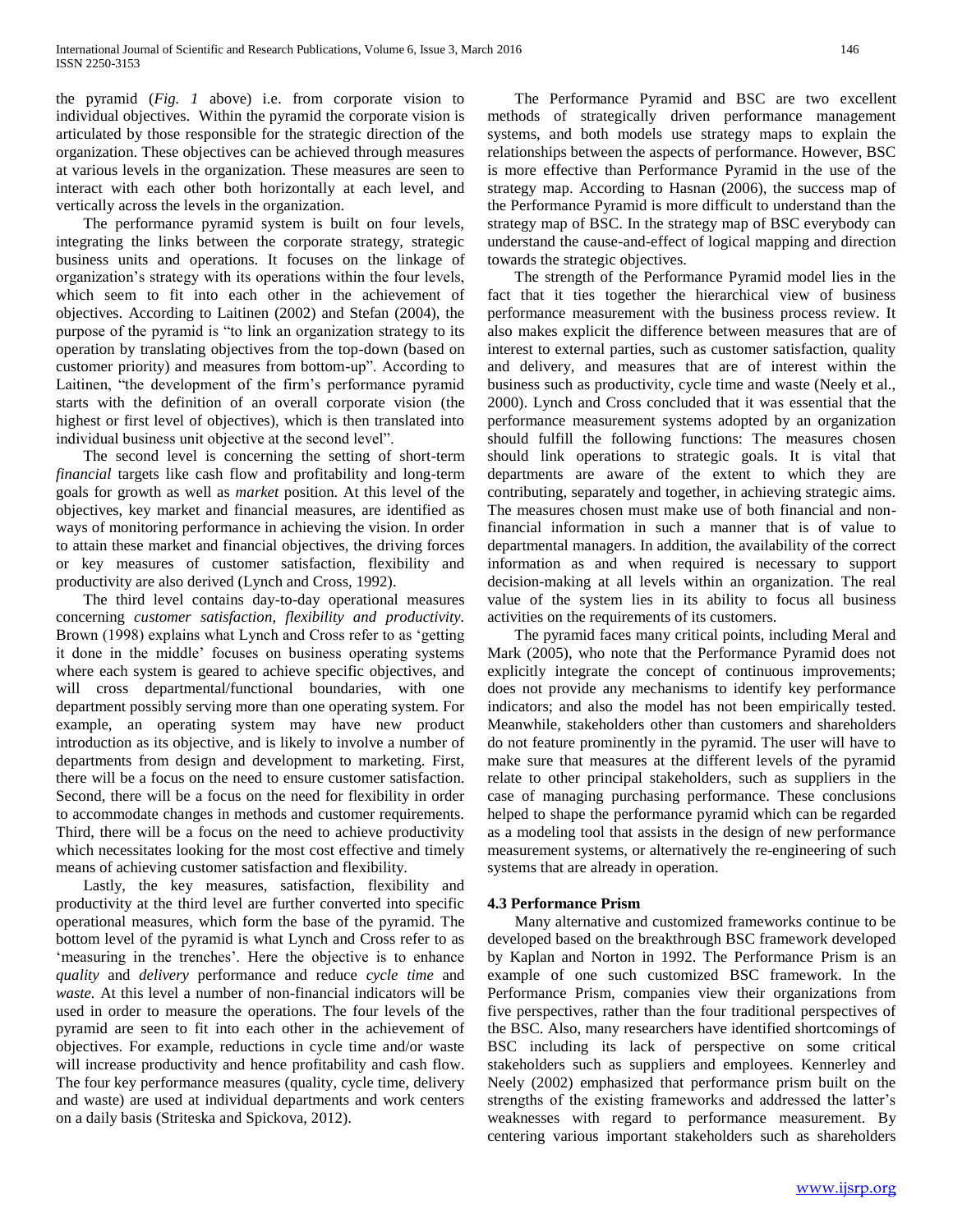and other investors, customers, intermediaries, employees, suppliers, regulators and communities in the framework, the performance prism framework successfully reflects all of the areas of performance that influence the performance of an organization. This feature enables a balanced picture of the business to be provided, highlighting all measures for the category. Neely, Adam and Kennerley (2002) exemplified over 200 measures in their demonstration of its application.

 The performance prism is a multi-dimensional and multifaceted performance evaluation framework created by Nelly and Adam (2001); it presents itself as performance management system alternative to be used by organizations. It can measure the level of satisfaction as to the requirements of all relevant stakeholders to the highest degree. The significant feature of the Performance Prism is that the performance measurement should be derived from the stakeholder satisfaction. It changes the usual opinion that is adopted by most performance measurement framework or methodologies, i.e. the performance measure should be derived from the strategy technique. Neely et al. (2001) believe that the purpose of measurement and the role of strategy are, in this way, fundamentally misunderstood. Instead, they believe that performance measures "are designed to help people track whether they are moving in the direction they want to. They help managers establish whether they are going to reach the destination they set out to reach. Strategy, however, is not about destination. Instead, it is about the route you choose to take and how to reach the desired destination".

 According to Neely et al. (2001), the performance prism illustrates the true complexity of performance measurement and management. The Prism is designed to be a flexible tool, which can be used for commercial or non-profit organizations, big and small. They claim that there are three major reasons why the new framework, which is said to be a second generation model, is needed to replace first generation models, such as the BSC and the Performance Pyramid: First, organizations should think about the wants and needs of all of their important stakeholders and endeavor to deliver value to each of them if the organizations want to survive and prosper in the long-term. It is no longer acceptable for organizations to focus on one or two of their stakeholders. Secondly, organizations have to align and integrate strategies, processes, and capabilities in order to deliver real value to its stakeholders. Thirdly, the relationship between organizations and their stakeholders is reciprocal, that is, stakeholders have to contribute to organizations as well as to expect something from them. The framework builds on and strengthens existing measurement framework on shareholder value (the BSC, the EFQM Excellence Model, the Malcolm Baldrige Award criteria).

 According to Frederico and Cavenghi (2009), the performance prism focuses on stakeholders involved in the environment of an organization through five interrelated facets/perspectives, considering stakeholder satisfaction, stakeholder contributions, strategies, processes and capabilities. The organization must consider each of these perspectives.

 *Stakeholder satisfaction:* the first facet of the Prism focuses on who are the stakeholders, and what do they want. Here, the importance of stakeholder mapping is recognized. Stakeholder mapping means identifying the key stakeholders, and determining how important each of them are to the organization.

This may be based on how much power they have, and on whether or not they are likely to use it. If the majority of employees are members of a trade union, for example, then it is likely that the trade union will hold significant influence over the organization. If organizations do not keep the most influential stakeholder groups happy, then this will impact on financial performance in the long run. Dissatisfied employees, for example, will be less motivated or may leave the organization, causing expenses of hiring and training new employees. Organizations need to identify the most important stakeholders, and what they want from the organization. They must then identify performance measures to monitor how well the organization is meeting these needs.

 *Stakeholder contribution:* organizations are becoming more demanding in what they expect from their own stakeholders. In the second facet of the Performance Prism, users need to identify exactly what it is that the organization wants from those stakeholders, and then come up with ways to measure whether or not the stakeholders are providing it. A good example is customers. Many earlier performance measurement frameworks such as the BSC do ask 'what do our customers want from us?' They do not consider 'what do we want from our customers?' Organizations normally want loyalty and profits from their customers and many organizations have started to perform customer profitability analysis. Some have found some surprising results, for example, customers whom they thought were their most valuable turned out to be loss making when activity-based approaches to customer profitability analysis were used. Customer profitability analysis is an example of how contribution from customers can be measured.

 *Strategies:* many performance management frameworks start with strategy, and there is a myth that having identified the strategy of an organization, selecting appropriate performance measures is easy. This is largely because many people confuse strategy and goals. In the Performance Prism, strategy means how the goal will be achieved. It is the route the organization takes to reach the goal, not the goal itself. The goals are defined in the first two facets of the Prism. In the strategies facet of the Performance Prism, therefore, we ask 'what strategies should the organization be adopting to ensure that the wants and needs of its stakeholders are satisfied, while ensuring that its own requirements are satisfied too?' Having identified the appropriate strategies, performance measures will be identified and used to determine whether the selected strategies are working. The purpose of performance measures relating to strategies is four fold: to show how well the strategies are being implemented; to communicate the strategies within the organization; to encourage the implementation of strategies by managers; and to see if the strategies themselves are still appropriate.

 *Processes:* after identifying the strategies, organizations need to find out if they have the right business processes to support the strategies. Many organizations classify four business processes as follows: develop products and services; generate demand; fulfill demand; and plan and manage the enterprises. These processes can then be sub-divided into more detailed processes. Each process and sub-process will have to have a process owner who is responsible for the functioning of that process. One sub-process of 'plan and manage the enterprise', for example, might be 'recruitment', and it is likely that the head of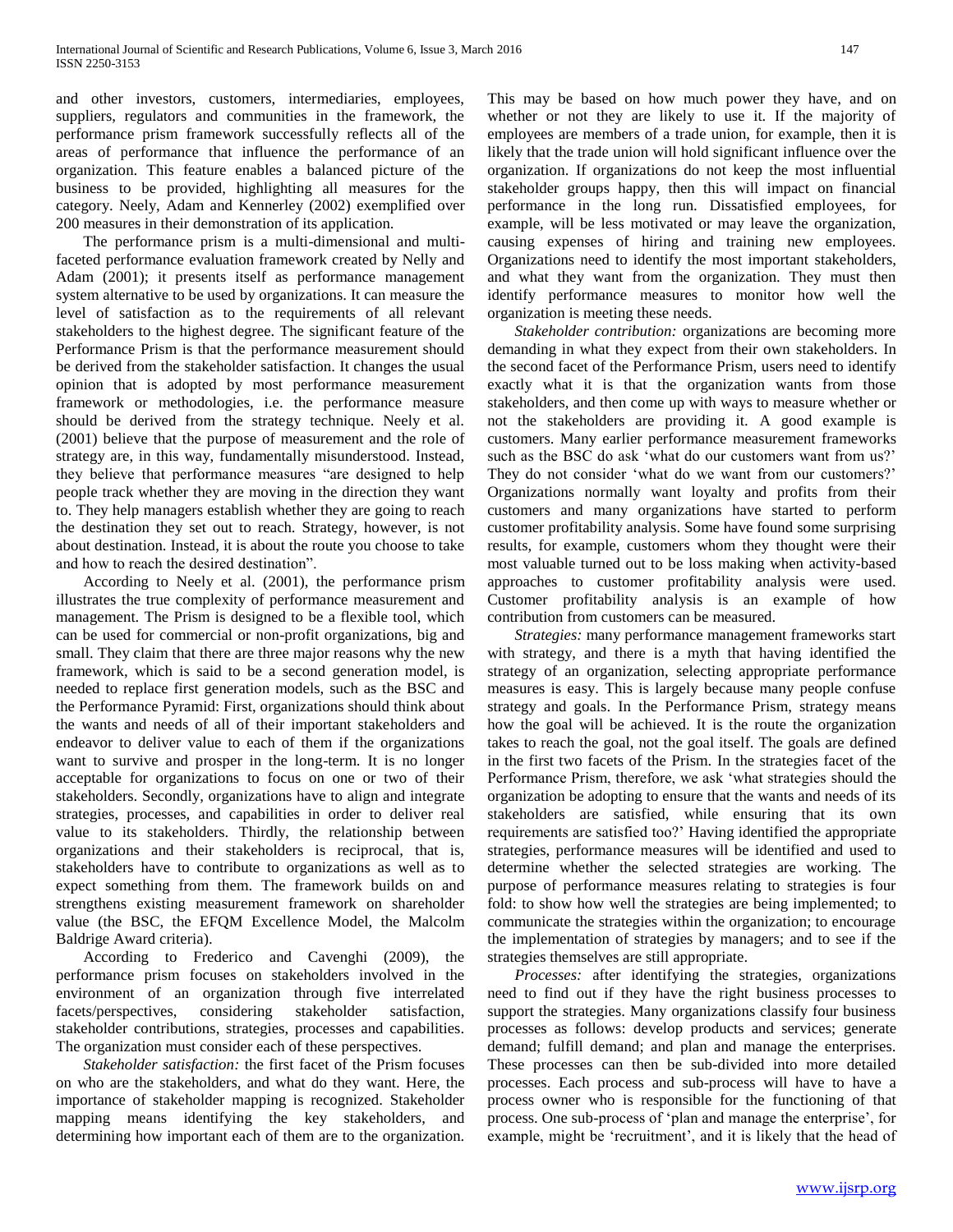human resources would be responsible for this process. Measures will then be developed to see how well these processes are working. Management will have to identify which are the most important processes, and focus attention on those, rather than simply measuring the functioning of all processes. Business process reengineering may be used at this stage to identify any redundant processes. Value chain analysis may also be employed to identify what are the key processes.

 *Capabilities*: are the people, practices, technologies and infrastructure required to enable a process to work. It is important that the right capabilities exist within an organization in order to support the processes identified in the processes facet of the Performance Prism. Neely and Adams provide the example of an order to cash fulfillment process in an electronics business. This particular process may require the following capabilities: customer order handling; planning and scheduling; procurement; manufacturing; distribution; and credit management. In the capabilities facet of the Performance Prism, the organization needs to identify which capabilities are required, and identify performance measures to see how well these capabilities are being performed. Benchmarking is likely to be used extensively in measuring the organization's capabilities. In this respect, benchmarking is used to determine if the organization has the right skills, not just currently, but also to take the organization forward into the future. So the focus here is not in simply measuring existing performance, but that the correct skill sets exist.

 The facets of the Performance Prism are interlinked and should support each other. The required strategies are identified, then the processes required in achieving these strategies, followed by identifying the capabilities required to perform the processes. This is very much a top-down process, similar in some ways to the Lynch and Cross's Performance Pyramid. The most important development in the Performance Prism is the focus on identifying the needs of a wider range of stakeholders, as well as identifying what the organization wants from its stakeholders in return. To each of the aspects of the framework specific performance measures are given, accompanied by their results, trends, targets, standards, initiatives and action plans. These datasets are included in scorecards to facilitate the performance management. The measurements are further connected with each other through sets of hypothetical relationships called 'success map'. Together the five viewpoints provide a comprehensive and integrated framework for managing organizational performance.

The Performance Prism takes a radically different look at performance measurement, and sets out explicitly to identify how managers can use measurement data to improve business performance. However, the measurement faces some critical points: according to Metawe and Gilman (2005) the Performance Prism tends to give little concentration to the processes of designing the system. Additionally, Etienne, Erik, Arjan, (2005), note that there is only little evidence that the Performance Prism works in practice.

 It is a tool that helps management teams to think about vital questions and strategies to address (Michaela et al., 2012). Although the Performance Prism extends beyond traditional performance measurement, it offers little about how the performance measures are going to be realized. Another weakness is that little or no consideration is given to the existing

PMSs that companies may have in place (Kurien et al., 2011). To some extent, the Performance Prism was instrumental in developing the Balanced Scorecard further. For example, the concept of stakeholders is broadened in the latter, which not only considers shareholders and customers, but also include employees, suppliers, alliance partners or intermediaries. However, the two theories also differ: Neely et al. (2001) disagree that the performance measurement should be derived from the strategies; instead, "strategies should be put in place to ensure the wants and needs of the stakeholders are satisfied". In short, the Performance Prism is not a prescriptive measurement framework; instead, it is a tool (framework) that helps management teams to think about key questions and strategies to address them. The very same benefits that make the Performance Prism a strong, comprehensive model, however, also make it difficult to easily utilize.

 The Performance Prism is relatively new, having been developed by a major consulting firm and the Cranfield School of Management in 2000. Its first significant implementation was in 2001, and it illustrates the flexibility of the BSC framework to be adapted and applied to the various needs of businesses. It can therefore be concluded that the Performance Prism is a rigorous framework for assisting companies to manage performance as it has an expanded stakeholder considerations. Unlike earlier frameworks, it requires an analysis of stakeholders and their needs before considering strategy. It also considers what processes and capabilities are required to support the strategy before identifying appropriate performance measures. This should lead to performance at all levels of the organization that is consistent with the strategy of the organization, and help it to meet the needs of a wider group of stakeholders.

## **4.4 Malcolm Baldrige National Quality Award**

 The Malcolm Baldrige National Quality Award (MBNQA) is a widely-used performance self-assessment framework. The Baldrige Criteria for performance excellence are designed to help organizations manage performance through an integrated approach. The Malcolm Baldrige National Quality Improvement Act, signed into US law by President Ronald Reagan on August 20, 1987 with the aim of making quality a priority and stimulating the economy, led to the creation of the Malcolm Baldrige National Quality Award in 1988. The purpose of this competitive award program is to improve quality and productivity in the USA by establishing guidelines and criteria that can be used by organizations to evaluate their own quality improvement efforts. The purpose of the MBNQA criteria for Performance Excellence is threefold (Brown, 2004). First, the objective of the criteria is to assist organizations in improving performance practices, capabilities and results. Second, the program works to disseminate best practices throughout the US, regardless of industry. Lastly, while the criteria is not prescriptive, it does act as a guide for strategic planning, identifying areas of opportunity and managing overall organizational performance (Senge, 1990). The MBNQA Criteria for Performance Excellence created a public-private partnership designed to enhance quality standards, maximize productivity growth, and boost quality practices by setting standards of excellence for American companies in order to combat global competition (Brown, 2004).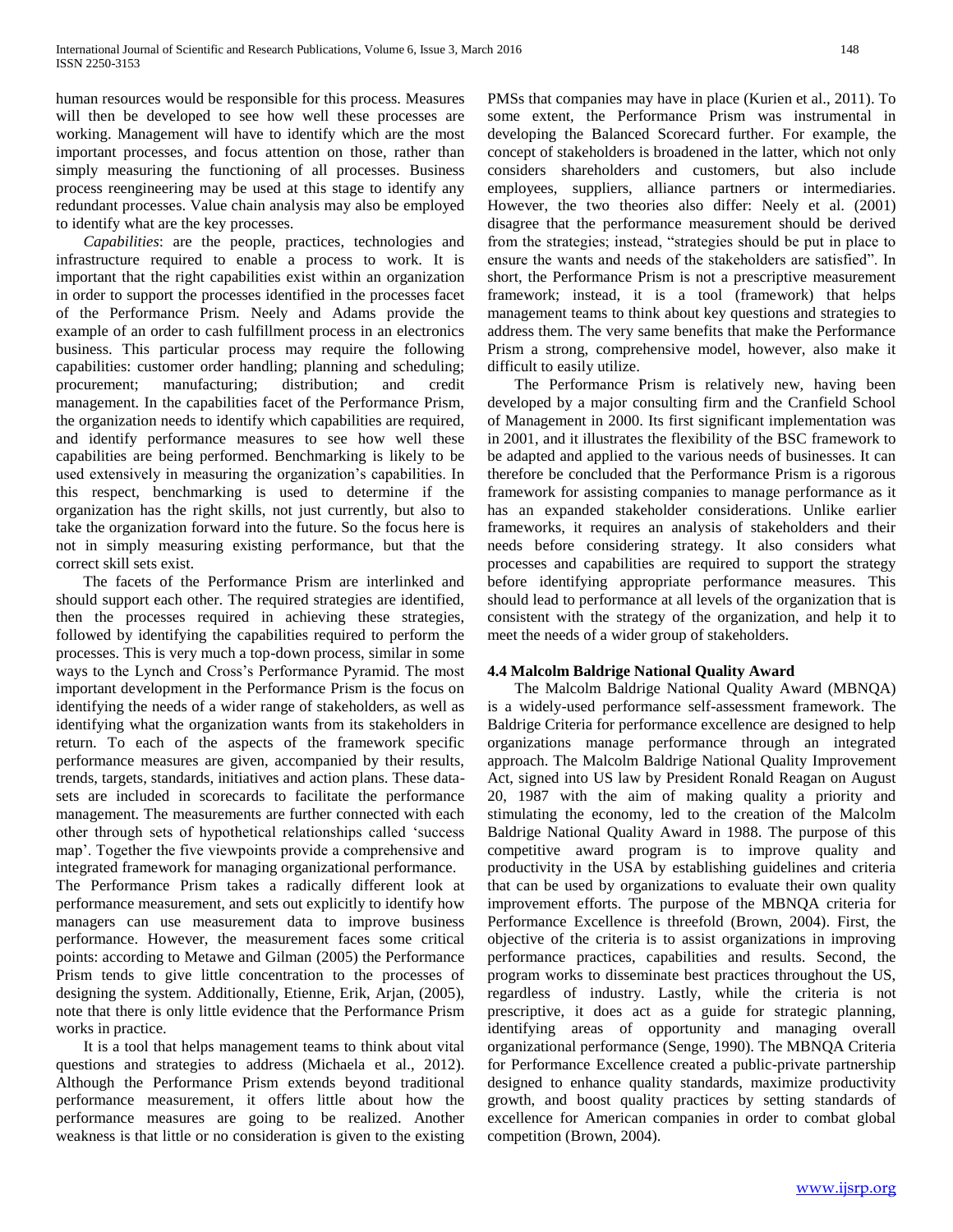The MBNQA Criteria are built upon a set of interrelated core values and concepts i.e. visionary leadership; customerdriven excellence; organizational and personal learning; valuing employees and partners; agility; focus on the future; managing for innovation; management by fact; social responsibility; focus on results and creating value; and systems perspective. The MBNQA performance criteria consist of seven categories: 1) Leadership, 2) Strategic Planning, 3) Customer and Market focus, 4) Measurement, Analysis and Knowledge Management, 5) Human Resource Focus, 6) Process Management, and 7) Results. These seven categories were divided into two triads: Leadership (Category 1), Strategic Planning (Category 2), and Customer and Market Focus (Category 3) represent the Leadership triad which emphasizes on the importance of leadership focusing on strategy and customers, wherein senior leaders set organizational direction and seek future opportunities for organization; and Workforce Focus (Category 5), Process Management (Category 6), and Results (Category 7) represent the Results triad. In the Baldrige Criteria, all activities are toward the results: product and service outcomes; customer-focused outcomes; financial and market outcomes; workforce-focus outcomes; process effectiveness outcomes, including key internal operational performance measures; and leadership and social responsibility outcomes.

 The MBNQA Criteria are system-perspective, in that they are non-prescriptive and adaptable, thus supporting goal-based diagnoses. According to Baldrige, as organizations mature in their ability to develop and deploy integrated approaches to their strategic plans and use learning to improve their quality, they will achieve the highest levels of performance excellence (NIST, 2011). The "Baldrige Journey" refers to the cycles of learning and improvement that organizations experience while they use the Criteria to self-assess, write and submit an application at the state or national level. According to Evans and Lindsay (2005), cycles of learning include planning, execution, assessment and refinement based on findings. Each of these stages is part of the MBNQA process and as organizations continue on this journey they achieve "maturity", eventually attaining the highest level of performance excellence.

 Organizations implementing the MBNQA Criteria for Performance Excellence are initially required to complete an organizational profile used for internal self-assessment (Brown, 2004). The organizational profile is used to identify key suppliers, customers and customer needs, as well as better define the key operating strategic initiatives for the organization (McGuire, 2006). After completing the organizational profile, the organization discusses the seven categories in the same manner by addressing questions regarding how and what the organization does to accomplish business requirements (Brown, 2004). According to NIST (2011), although not prescriptive, the Criteria are helpful in integrating performance management within organizations. They were developed in order to lead to the delivery of ever-improving value to customers, thus contributing to improved quality, as well as an improvement in overall organizational effectiveness, capabilities and organizational and personal learning (NIST, 2011).

 In literature related to the MBNQA, a number of other strengths have been identified. For Yong and Wilkinson (2003), the higher the quality of the product or service that the organization is able to produce, the greater customer loyalty will follow. DeBaylo (1999) notes that the MBNQA encourages an alignment of the mission, vision and values of the organization with its overall strategy. Once this strategy is both defined and implemented then assessment is important in determining overall performance and this cannot be achieved without the involvement and support of senior leadership. Adam et al. (1999) and Hendricks and Singhal (1996) highlights that recipients of the MBNQA typically see their stock price increase from the day that they are announced as recipients of the award. Returning to Yong and Wilkinson (2003), the authors have found that workforce engagement is enhanced by implementing the MBNQA, while employee and customer satisfaction is also improved. Both Brown (2004) and Blazey (2003) concur that the MBNQA Criteria for Performance Excellence can substantially improve an organization's market share.

 Over time, the Malcolm Baldrige Criteria for Performance Excellence has received criticism from various well-known quality gurus. Crosby, for instance, believed the NMBQA would not serve a useful purpose and believed the process to be nothing more than a form-filling exercise (Main, 1991). In addition, Deming has called the MBNQA a nonsense (Chuan and Soon, 2000). Blumenthal and Epstein (1996) note that "despite its clear success in particular instances, there is so far no convincing evidence that the application of the techniques of total quality management in healthcare improves the quality of care in entire institutions or among large numbers of physicians".

 Historically, a major criticism of the Baldrige framework has been that it is not based on empirical evidence (Black and Porter, 1996). Research has been limited due to the data confidentiality requirements of both public and private companies (Kelley, 2002). Others argue that while the MBNQA provides a framework for values-based leadership and employee engagement, it may not go far enough in actually providing a roadmap for higher performance. Because the MBNQA is not prescriptive in nature it is difficult to determine the right thing to do in order to achieve the Criteria's overall objectives (Byrne and Norris, 2003).

## **4.5 European Foundation for Quality Management (EFQM) Excellence Model**

 The Balanced Scorecard approach inspired the European model of business success known as the EFQM Excellence Model (European Foundation for Quality Management, 1999), which is currently very popular in the EU. The initiative of EFQM came from 14 top Western European companies who established it with the aim of improving the performance and position of European companies in global competition (Westlund, 2001). EFQM Excellence Model is used to detect the problem points of a company and to warn about its weaknesses. EFQM is a non-profit organization that was established in 1988 with the mission 'Being a stimulus of sustainable excellence'.

 EFQM Excellence Model, also known as Self-assessment or EFQM, was developed in 1991 and revised in 1999. It is a framework designed to help organizations achieving business excellence through continuous improvement in the management and developing the process to engender wider use of best practice activities. According to Steven (2003), the main objective of EFQM is to improve organizational performance through self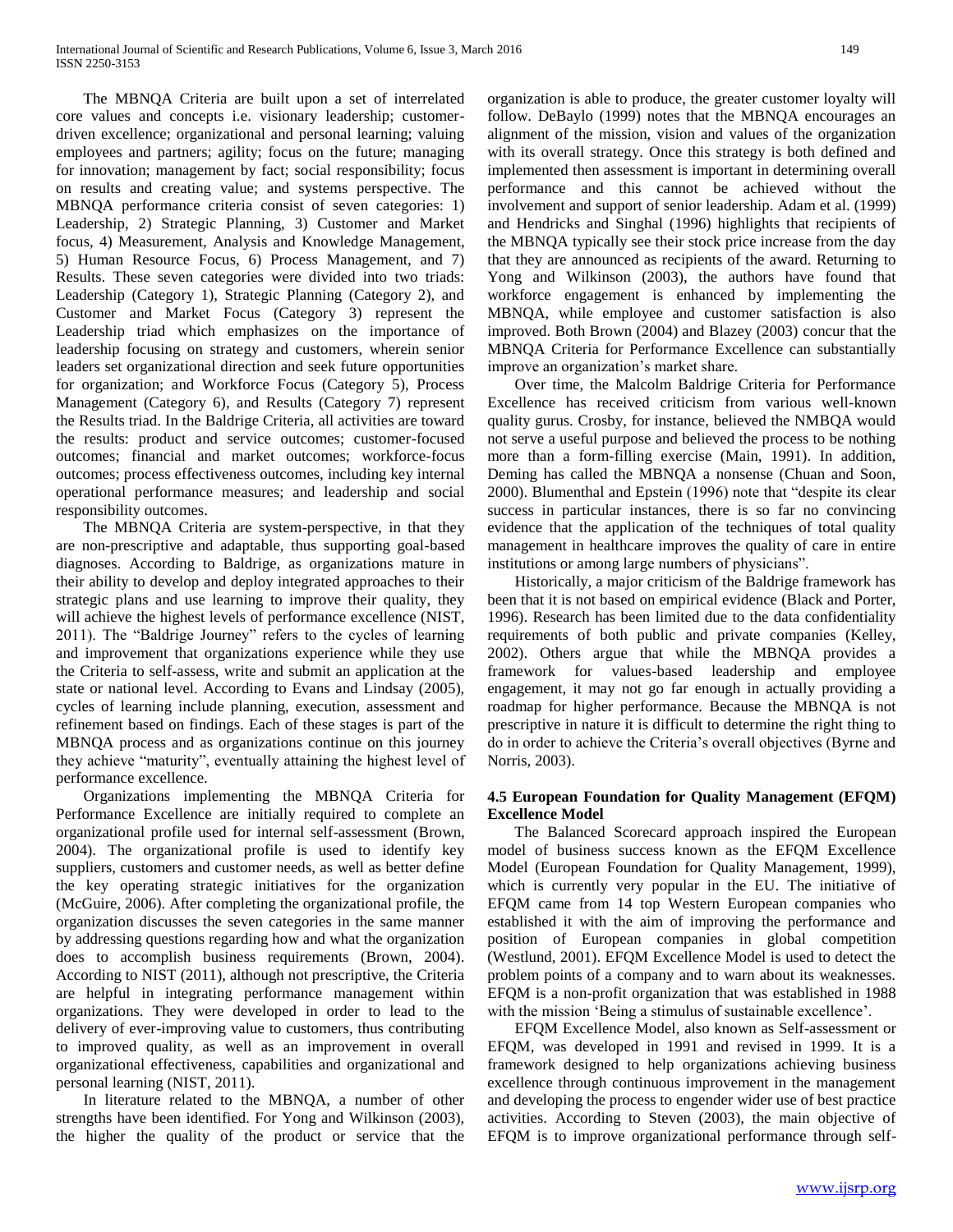assessment and improvement activity against major benchmark excellent criteria. The EFQM is a practical tool that helps organizations in determining whether they are on the path of excellence by assessing the current health of the organization (www.wikipidia.org). The model evaluates the organization's processes and performance against a uniform set of strategic priorities, which facilitates the design of process and enables the standardized "benchmarking" of results between different organizations (Henrik, Anderson and Michael, 2000). The Model gives people an insight in how a company's actions and decisions impact on the company's results. It allows an organization to assess its effectiveness in developing and delivering a stakeholder-focused strategy. The model allows constant improvement by determining the shortcomings and encouraging appropriate solutions for them (EFQM, 2012).

 The Model is based on a set of three integrated components: the Fundamental Concepts of Excellence; the Model Criteria; and the RADAR Logic. First of all, excellence needs to be defined. "Excellent organizations achieve and sustain outstanding levels of performance that meet or exceed the expectations of all their stakeholders" (EFQM, 2012). To ensure sustainable financial growth, it is necessary for a company to achieve adequate levels of customer satisfaction. In the EFQM Excellence Model, excellence is outlined by eight fundamental concepts. Each of the concepts is important, but maximum benefit is achieved when the organization integrates them all into its culture.

 The fundamental concepts of excellence form the basis for the criteria of the EFQM Excellence Model. These are 1) adding value for customers, 2) creating a sustainable future, 3) developing organizational capability, 4) harnessing creativity and innovation, 5) leading with vision, inspiration and integrity, 6) managing with agility, 7) succeeding through the talent of people, and 8) sustaining outstanding results (EFQM, 2012). EFQM believes that 'truly excellent organizations are those that strive to satisfy their stakeholders by what they achieve, how they achieve it and what they are likely to achieve'. According to the definition of EFQM, stakeholders include those individuals or groups that impact upon, or have an impact on, the organization, such as customers, employees, partners, suppliers, the society in which the organization operates, and those with a financial stake in the organization. The Excellence Model aims to achieve this by finding a balance between the most important stakeholder needs. The Model acknowledges 4 types of stakeholders: Society, People (the employees), Customers and Shareholders (EFQM, 2012).

 The significant feature of EFQM Excellence Model is that the model distinguished the result area [Results the organization has achieved (WHAT)] and organization areas [Management of the organization (HOW)] (Wongrassamee, et al., 2003). In fact, the business excellence models (EFQM and MBNQA) take a broader view of performance and include references to a wider set of stakeholders than does the BSC. However, they also contain a host of dimensions that are effectively difficult to measure (Neely et al., 2001).

 To achieve excellence, the EFQM Excellence Model relies on nine criteria. Five of these are '*enablers'* and four are '*results*'. The enabler criteria cover what an organization does and how it does it. They are the things an organization needs to do to develop and implement its strategy. The 5 enablers are: 1) leadership, 2) strategy, 3) people, 4) partnerships and resources and 5) processes, products and services (EFQM, 2012). On the other hand, the results criteria represent what a company achieves. These are the results an organization achieves, in line with its strategic goals. The four results are: 1) customer results, 2) people results, 3) society results and 4) business results. These results should provide an organization with the relevant measures for analyzing their performance. These measures enable the organization to evaluate the successful deployment of their strategy. The results can be segmented to evaluate the performance of specific areas of the organization (EFQM, 2012). Because of the ever-changing global market and customer needs, companies that achieve excellence today will not necessarily be the companies that achieve excellence in the future. The EFQM Excellence Model has implemented a continual feedback loop to handle this challenge. This feedback loop allows companies to learn out of their results and thereby improving their 5 enablers. In the long-term, this should lead to constant innovation and customer satisfaction (EFQM, 2012).

 The RADAR methodology, which is a dynamic assessment tool that allows management to examine the performance of the organization in a structured way, is the core of the EFQM Excellence Model. It states that an organization must take the following into consideration (EFQM, 2012): determine the *results* it is aiming to achieve as part of its strategy; plan and develop an integrated set of sound *approaches* to attain the required results; *deploy* the approaches in a systematic way to ensure implementation; and *assess* and *refine* the approaches by monitoring and analyzing the results achieved.

 The BSC and the EFQM are tools used to measure organizational performance for the purpose of improvement, and both tools have been widely adopted and addressed broadly similar issues. However, there are some differences between the two tools. Henrik et al. (2000) point out that the BSC design processes starts with the articulation of a shared strategic vision specific to the organization, and backwards to define the priority strategic activities and outcomes that need to occur to achieve success. Contrary, the EFQM assesses performance against a standard of activities against generic 'best practice' standards. This may lead to say that the design of BSC is more complex than the design of EFQM. At the same time, with respect to differences between the strategic priorities of organizations, the measures of BSC are more likely (compared to the EFQM) to provide direct information on an organization's strategic performance. Additionally, BSC designs explain uniquely for each organization its managers' plans to drive improved performance. This makes a BSC approach more positive to represent the specific strategic issues of the organization. The EFQM Model is a widely used tool, which was designed to help organizations in their drive towards being more competitive. However, there are many critical points of the EFQM Model. Henrik et al. (2000) note, that the EFQM is closely defined and relatively static-based on generic strategic priorities. In addition, a partnership study conducted by McAdam and O'Neills (1999) with Northern Ireland Electricity emphasized the limitations of the Model as a strategic framework in that it is primarily on assessment of the existing, rather than a predictor of future strategy. Furthermore, Steven (2003) concluded that there are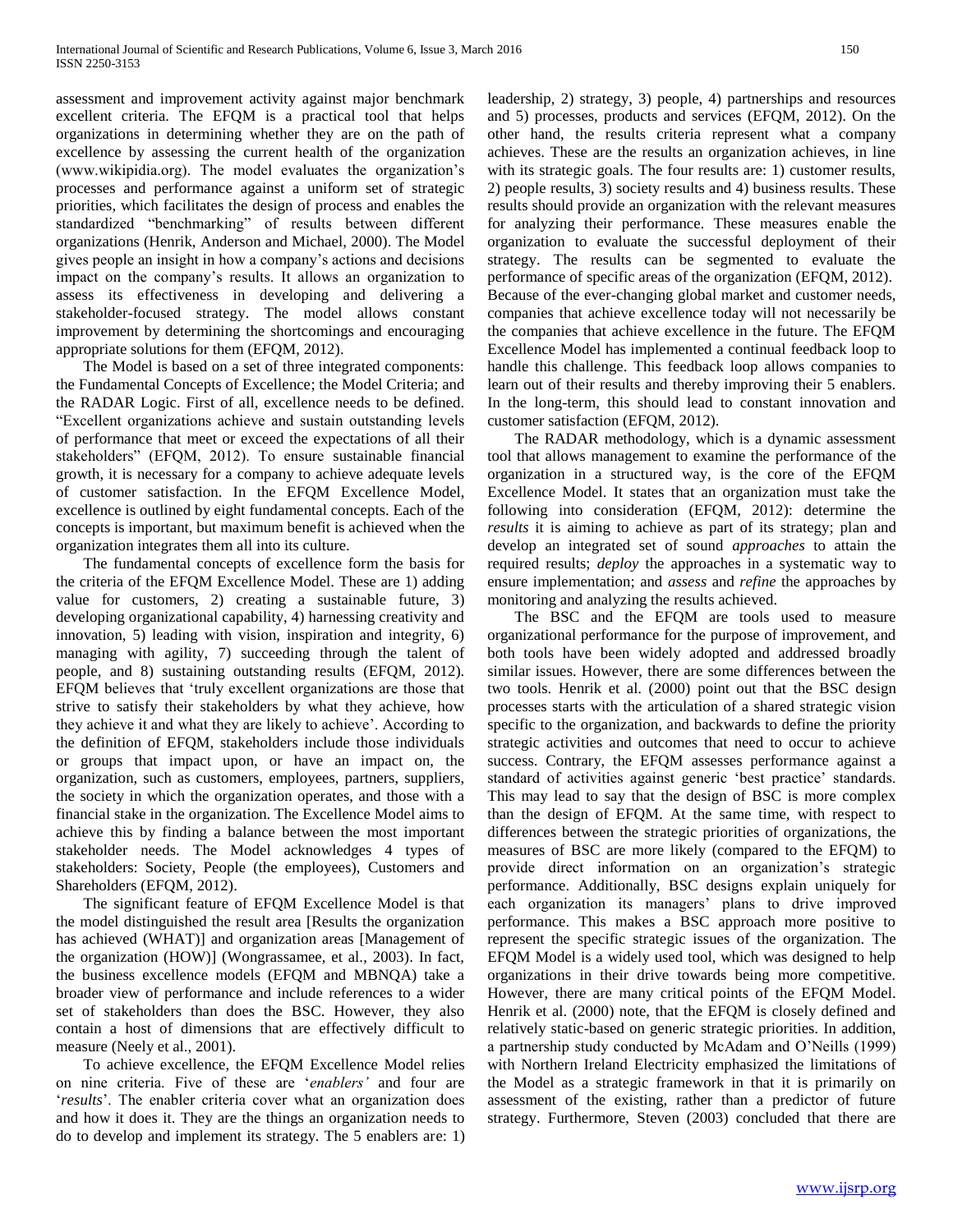two major limitations of EFQM: the lack of a strategy direction and the need to focus improvement activity.

 The EFQM Excellence Model was presented as an outline framework in 1992 (EFQM, 2012). The framework can be used by different kinds of companies as it has a flexible approach. However, not all businesses or business units should apply the same prescriptive template. They can apply a customized framework with specific measures to fit their goals, mission or strategy (Wongrassamee et al., 2003).

#### V. CONCLUSION

 Performance measurement metrics and systems are the focus of considerable attention in academic and practitioner communities. As demonstrated by the above evaluation, they clearly have a considerable contribution to make in the measurement of performance of organizations especially in stateowned ones. However, for this contribution to be realized, it is essential that the measurement metrics and systems used are relevant and appropriate for the environment and strategies of the organization. Given the dynamic and rapidly changing environment in which most organizations compete, it is important that organizations effectively manage their measurement metrics so that it remains appropriate and provides information that is relevant to the strategic performance that is of importance. However, it must be remembered that there are varied approaches to designing and implementing performance measurement systems.

#### VI. CONTRIBUTION TO KNOWLEDGE

 According to Behn (2004), we measure the performance of a public agency to evaluate it. Elected chief executives, legislators, journalists, stakeholders, and budget directors seek to measure the performance of public organizations to determine whether or not they are doing a good job. Behn argues further that for the leaders of a public agency, a performance measure is useful only if it helps in some way to improve their organization's performance. The study therefore serves as a guide to stateowned organizations that do not yet have a performance measurement system on the need to develop one to support their own planning and evaluation needs.

#### ACKNOWLEDGEMENTS

The study was wholly organized and funded by the authors.

#### COMPETING INTERESTS

Authors have declared that no competing interests exist.

#### **REFERENCES**

- [1] Al-Najjar, S.M. and Kalaf, K. H. (2012). Designing a balanced scorecard to measure a bank's performance, A case study. International Journal of Business Administration vol.3 (No.4) July, 2012. Retrieved via www.google.com on 23/8/2013.
- [2] Amaratunga, D. and Baldry, D. (2002). Moving from performance measurement to performance management. Facilities, 20, 217-223.
- [3] Antonsen, Y. (2010). The downside of the Balanced Scorecard: A case study from Norway. The Scandinavian Journal of Management, 30 (1), 40- 50.
- [4] Basuony, M. A. K. (2014). The Balanced Scorecard in large firms and SMEs: A critique of the nature, value and application. Accounting and Finance Research, 3 (2), 14-22.
- [5] Behn B. (2004). Why measure performance. Public Management Report, 1(11): 1-2.
- [6] Black, S. A. and Porter, L. J. (1996). Identification of the critical factors of TQM. Decision Sciences, 27(1), 1-21.
- [7] Blazey, M.L., Davison, K.S. and Evans, J.P. (2003). Insights to performance excellence in education, 2003: an inside look at the 2003 Baldrige Award criteria for education. Milwaukee, WI: ASQ Quality Press.
- [8] Blumenthal, D. and Epstein, A.M. (1996). The Role of Physicians in the Future of Quality Management. New England Journal of Medicine. 335(1), 1328-1332.
- [9] Bose, S., and Thomas, K. (2007). Applying the balanced scorecard for better performance of intellectual capital. Journal of Intellectual Capital, 8 (4), 653-665.
- [10] Bourne, M.C.S., Neely, A.D., Mills, J.F. and Platts, K.W, (2003). Implementing Performance Measurement Systems: A Literature Review", International Journal of Business Performance Management, Vol. 5, No. 1, 1-24.
- [11] Bremser W.G and Barsky N.P (2004). Utilizing the balanced scorecard for R&D performance measurement. R & D Management. 34(3): 229-238. DOI 10.1111/j.1467- 9310.2004.00335.
- [12] Brown, J. and Devlin, J. (1997). Performance measurement the ENAPS approach. The International Journal of Business Transformation, 1, 73-84.
- [13] Brown, G. (October 1998). Accountability and Performance Measurement, Students' Newsletter.
- [14] Brown, M. G. (2004). Baldrige Award winning quality: How to interpret the Malcolm Baldrige Award Criteria (14th ed.). Milwaukee, WI: American Society for Quality (ASQ) ix-xviii.
- [15] Byrne, G. and Norris, B. (2003). Drive Baldrige level performance, Six Sigma Forum Magazine, May, pp. 13-21.
- [16] Casey, W. and Peck, W. (2004). A balanced view of balanced scorecard. Executive Leadership Group, White Paper: The Leadership Lighthouse Series.
- [17] Chuan, T. K. and Soon, L. C. (2000). A detailed trends analysis of national quality awards world-wide. Total Quality Management, 11 (8), 1065-1080.
- [18] Ciuzaite, E. (2008). Balanced scorecard development in Lithuanian companies: Cultural implications, Balanced Scorecard development process framework and discussion on interlink with employee incentive system. Thesis, University of Aarhus Denmark.
- [19] Curley, J. R. (1951). A Tool for Management Control. Harvard Business Review 29, 45-59.
- [20] DeBaylo, P. W. (1999). Ten reasons why the Baldrige model works. Journal for Quality and Participation, 22(1), 24-28.
- [21] Dess, G. and Robinson, R. (1984). Measuring Organizational Performance in the Absence of Objective Measures: The Case of the Privately-held Firm and Conglomerate Business Unit, Strategic Management Journal, 5, pp. 265-273.
- [22] Eccles, R.G. (1991). The performance measurement manifesto, HBR, Jan./Feb., 131 – 137.
- [23] EFQM, (2012). The EFQM Excellence Model. URL: <http://www.efqm.org/the-efqm-excellence-model>. (05/02/2014)
- [24] Etienne, J. Erik, M. Arjan, J. (2005). Performance management models and purchasing: relevance still lost. The 14th IPSERA conference, Archamps, France, March 20-23. Pp 687-697.
- [25] European Foundation for Quality Management (1999). EFQM Model for Business Excellence: Company Guidelines. Brussels: EFQM.
- [26] Evans, J. R. and Lindsay, W. M. (2005). Managing for quality and performance excellence. Thompson, OH: South-Western.
- [27] Fisher, J. (1992). Use of non-financial performance measures. Journal of cost management Spring: 31-38.
- [28] Fredireco, G. and Covenghi, V. (2009). The measurement of organizational performance with focus on stakeholders: A performance prism approach. Sao Paulo State University. POMS 20th Annual Conference Orlando, Florida U.S.A. May 1 to 4, 2009 . pp 2-17.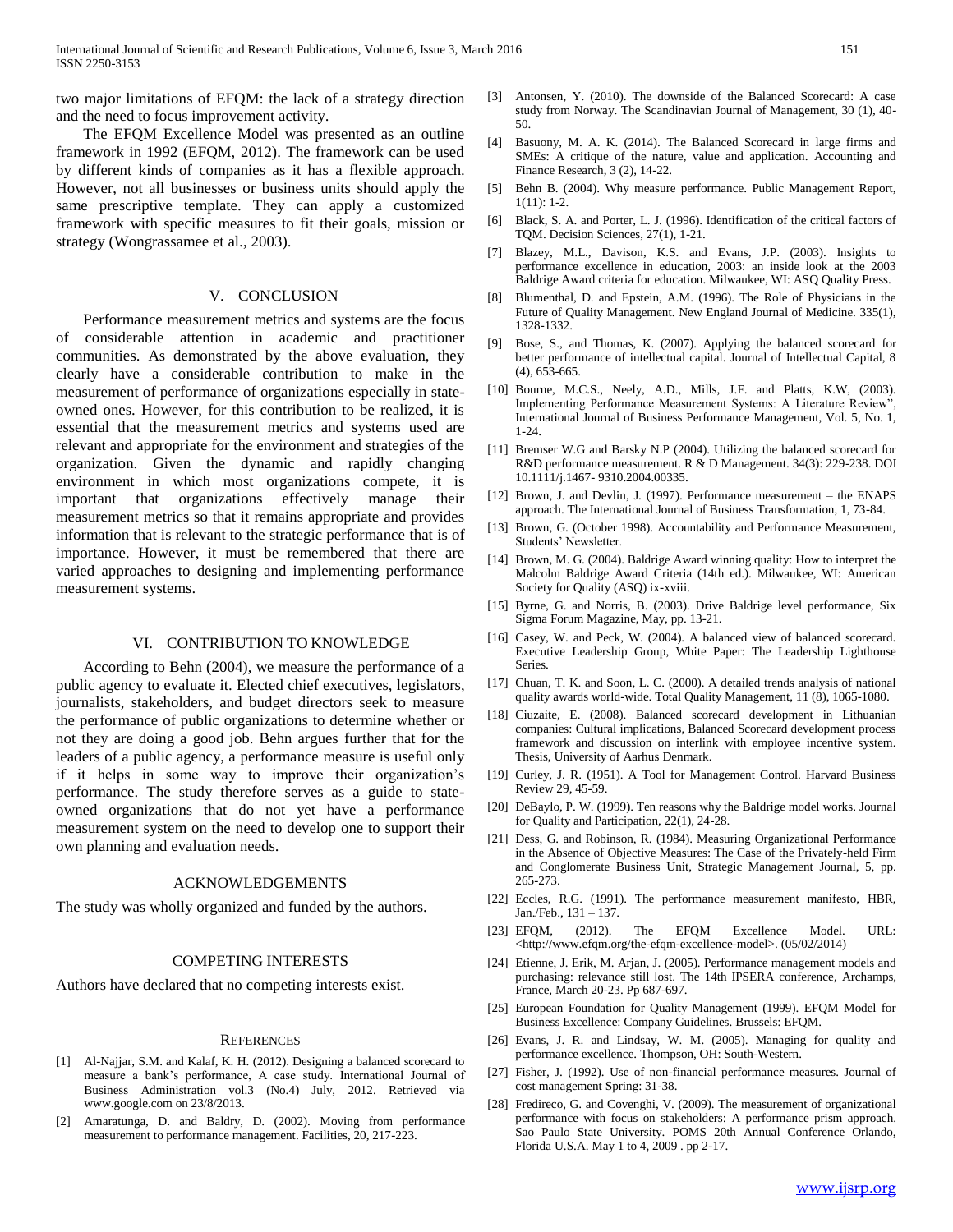- [29] Gekonge, C. O. (2005). What a System! The Professional Journal of KASNEB, (Issue No. 4).
- [30] Giannopoulos, G., Holt, A., Khansalar, E. and Cleanthous, S. (2013). The use of the balanced scorecard in small companies. International Journal of Business and Management, 8 (14), 1-22.
- [31] Glaister, K. and Buckley, P. (1998). Measures of Performance in UK International Alliances, Organization Studies, 19, pp. 89-118.
- [32] Hasnan, N. (2006). Development A Balanced Scorecard Model for Evaluation of Project Management and Performance. University of Birmingham.
- [33] Hendricks, K. B. and Singhal, V. R. (1996). Quality awards and the market value of the firm: An empirical investigation. Management Science, 42(3), 415-436.
- [34] Henrik, V., Andersen, G. and Michael, S. (2000). The Balanced Scorecard vs. The EFQM business excellent model. Which is better strategic management tool? 2GC limited. pp 1-16.
- [35] Ho, D. C. W., Chan, E. H. W., Wong, N. Y. and Chan, M. W. (2000). Significant metrics for facilities management benchmarking in the Asia Pacific region. Facilities, 18, 545-556.
- [36] Hon, K. K. B. (2005). Performance and Evaluation of Manufacturing Systems," CIRP Annals - Manufacturing Technology, vol. 54, issue 2, pp. 139–154.
- [37] Hoque, Z. (2014). 20 years of studies on the balanced scorecard: Trends, accomplishments, gaps and opportunities for future research. The British accounting review, 46(1), 33-59.
- [38] Ittner, C. D. and D. F. Larcker (1998). Are nonfinancial measures leading indicators of financial performance? An analysis of customer satisfaction. Journal of Accounting Research 36(Supplement): 1-35.
- [39] Kairu, Wafula, Okaka, Odera and Akerele (2013). Effects of balanced scorecard on performance of firms in the service sector. European journal of business and management vol.5 (No. 9). Retrieved via www.google.com on 20/9/2013.
- [40] Kaplan, R. S. and Norton, D. P. (1992). Balanced Scorecard- Measures that Drive Performance, Harvard Business Review, January-February 1992, 70- 79.
- [41] Kaplan, R. S. and D. P. Norton (1996). The Balanced Scorecard: Translating strategy into action. Boston, Ma, Harvard Business School Press.
- [42] Kaplan, R. S. and Norton, D. P. (2002). The strategy-focused organization: How Balanced Scorecard Companies thrive in the new business environment, Internal Auditor, 59 (1), 21-22.
- [43] Kaplan, R. S. and Norton, D. P. (2004). Strategy maps: Converting intangible assets into tangible outcomes. Boston: Harvard Business School Press.
- [44] Kaplan, R. S. (2010). Conceptual foundations of the Balanced Scorecard. Harvard Business School, Working
- [45] Paper 10-074.
- [46] Kelly, D. L. (2002). Using the Baldrige criteria for improving performance in public health. (Unpublished doctoral dissertation). University of North Carolina, Chapel Hill, NC.
- [47] Kennerley, M. and Neely, A. (2002). A framework of the factors affecting the evolution of performance measurement systems, International Journal of Operations & Production Management, forthcoming, Vol. 22 No. 11.
- [48] Kloot, L. (1997). Organizational learning and management control systems: responding to environmental change. Management Accounting Research 8: 47-73.
- [49] Koutsoyiannis, A. (1979). Modern microeconomics. 2nd Ed., London: Macmillan Press Ltd.
- [50] Kraaijenbrink, J. (2012). Five reasons to abandon the Balanced Scorecard. [Online]. Available: http://kraaijenbrink.com/2012/10/fivereasonstoabandonthebalancedscorecar d/ (18/02/2015).
- [51] Laitinen, E. K. (2002). A Dynamic Performance Measurement System: Evidence from small Finish technology firms. Scandinavian Journal of Management 18, 65 – 99.
- [52] Lavy, S., Garcia, J. and Dixit, M. (2010). Establishment of KPIs for facility performance measurement: review of literature. Facilities, 28, 440-464.
- [53] Lebas, M. J. (1995). Performance measurement and performance management. International Journal of Production Economics, 41, 23-35.
- [54] Lynch, R. L. and Cross, K. F. (1991). Measure up: Yardsticks for Continuous Improvement (1st ed.), Blackwell.
- [55] Madsen, D. O. and Stenheim, T. (2014). Perceived benefits of balanced scorecard implementation: Some preliminary evidence. Problems and Perspectives in Management, 12 (3), 81-90.
- [56] Main, J. (1991). Is the Baldrige overblown? Fortune, 6, 62-65.
- [57] Martinsons, M., Davison, R. and Tse, D. (1999). The balanced scorecard: A foundation for the strategic management of information systems. Decision Support Systems, 25, 71–88.
- [58] McGuire III, C. U. (2006). A Baldrige Study of the Benefits, Considerations, and Disadvantages of Implementing the Baldrige Criteria for Performance Excellence. (Doctoral dissertation). Capella University, Minneapolis, MN.
- [59] Metawe, M. and Gilman, M. (2005). Problems with the implication of performance measurement systems in the public sector where performance linked to pay: A literature review drown from UK. Conference on performance measurement and management control.
- [60] Meral, M. and Mark, G. (2005). Problems with the implementation of performance measurement systems in Public sector where performance linked to pay. A literature review drawn from the UK. 3th conference on performance measurement and management control (Nic September 22-23, 2005).
- [61] Michaela, S. and Marketa, S. (2012). Review and Comparison of Performance Measurement Systems, Journal of Organizational Management Studies Vol. Article ID 114900, 13 pages
- [62] Murby, L., and Gould, S. (2005). Effective performance management with the Balanced Scorecard. Technical Report. London: The Chartered Institute of Management Accountants.
- [63] Nanni, A. J., Dixon, J. R. and Vollmann, T. E. (1990). Strategic control and performance measurement. Journal of Cost Management, 33-42.
- [64] Nanni, A. J., Dixon, J. R. and Vollmann, T. E. (1992). Integrated performance measurement: management accounting to support the new manufacturing realities. Journal of Management Accounting Research 4(Fall): 1-19.
- [65] National Institute of Standards and Technology (2011). Baldrige Award Recipients' Contacts and Profiles.
- [66] Nazim, T. (2015). A critical analysis of Balanced Scorecard as a performance measurement tool: an overview of its usage and sustainability. [Online] Available: http://www.academia.edu/6154100/ (19/02/2015)
- [67] Neely, A., Gregory, M. and Platts, K. (1995). Performance measurement system design: a literature review and research agenda. International Journal of Operations & Production Management, 15, 80-116.
- [68] Neely, A., Richards, H., Mills, J., Platts, K., and Bourne, M. (1997). Designing performance measures: a structured approach. International Journal of Operations & Production Management, 17(11), 1131-1152. http://dx.doi.org/10.1108/01443579710177888.
- [69] Neely, A. (1998). Measuring business performance. London: the economist in association with profile books.
- [70] Neely, A. (1999). The performance measurement revolution: why now and where next, International Journal of Operations and Production Management, Vol. 19 No. 2, pp. 205-28.
- [71] Neely, A., Bourne, M. and Kennerley, M. (2000). Performance Measurement System Design: Developing and testing a process based approach. International Journal of Operation and Production Management, Vol. 20, No. 10, pp. 1119-1145.
- [72] Neely, A. D. and Adams, C. (2001). Perspectives on Performance: the Performance Prism. Journal of Cost Management 15(1), 7-15.
- [73] Neely, A. D., Adams, C. and Kennerley, M. (2002). The Performance Prism: The Scorecard for Measuring and Managing Business Success, FT Prentice Hall, London.
- [74] Niven P. R (2006). Balanced scorecard step-by-step: Maximizing performance and maintaining results. Hoboken: John Wiley & Sons. 318p.
- [75] Nooreklit, H. (2000). The balance score card- a critical analysis of some of its assumption, Management Accounting Research, Vol.11, No.1, pp.65-88.
- [76] Nzuve, S. N. M., and Nyaega, G. (2011). Application of Balanced Scorecard in performance measurement at Essar Telecom Kenya Limited.[Online] Available: http://ssrn.com/abstract=2231330.
- [77] Otley, D. (1999). Performance management: a framework for management control systems research. Management Accounting Research 10: 363-382.